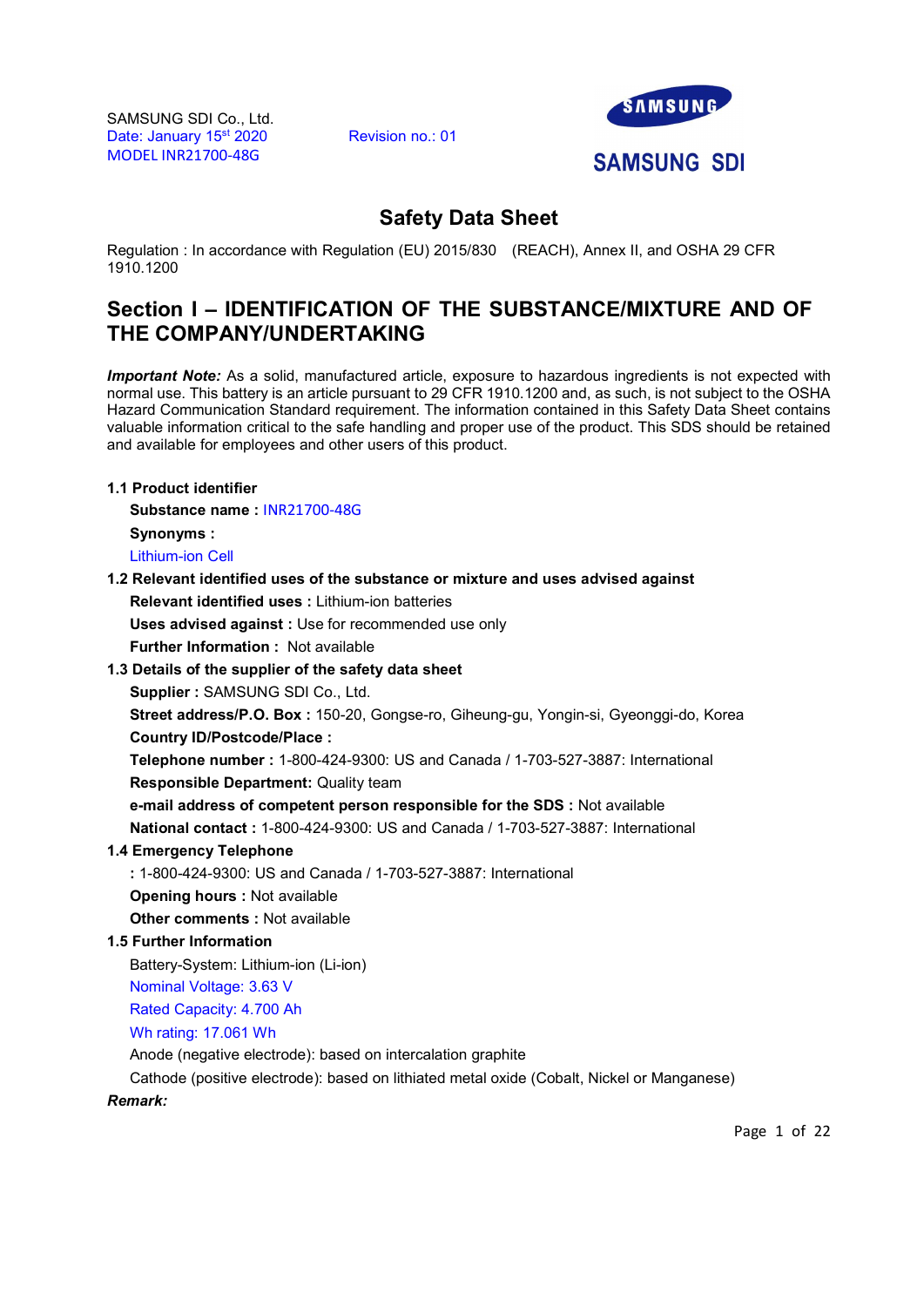

The information and recommendations set forth are made in good faith and believed to be accurate as of the date of preparation. SAMSUNG SDI Co., Ltd. makes no warranty, expressed or implied, with respect to this information and disclaims all liabilities from reliance on it.

# Section II – HAZARDS IDENTIFICATION

※ This is a product that fulfills a certain function in solid state with specific shape without discharging any chemical substance in its use and has no obligation to write (M)SDS. Since this document contains the precautions for safe handling related to its materials or chemical substances consisting of this product, please note that these overall information is irrelevant to this product.

# 2.1 Classification of the substance or mixture

2.1.1 Classification according to Regulation (EC) No. 1272/2008 [CLP] and OSHA 29 CFR 1910.12

00 : Not classified

# 2.1.2 Additional information:

# Classification of the substance or mixture.

Preparation Hazards and Classification: The product is a Lithium ion cell or battery and is therefore classified as an article and is not hazardous when used according to the recommendations of the manufacturer. The hazard is associated with the contents of the cell or battery. Under recommended use conditions, the electrode materials and liquid electrolyte are non-reactive provided that the cell or battery integrity remains and the seals remain intact. The potential for exposure should not exist unless the cell or battery leaks, is exposed to high temperatures or is mechanically, electrically or physically abused/damaged. If the cell or battery is compromised and starts to leak, based upon the battery ingredients, the contents are classified as Hazardous.

## Hazardous Materials Information Label (HMIS)

Health: Not available Flammability: Not available Physical Hazard: Not available

## NFPA Hazard Ratings

Health: Not available Flammability: Not available Reactivity: Not available Unique Hazard:

## 2.2 Label elements

Hazard pictograms : Not applicable Signal word : Not applicable Hazard statement : Not applicable Precautionary statements: Not applicable Supplemental Hazard information (EU) : Not applicable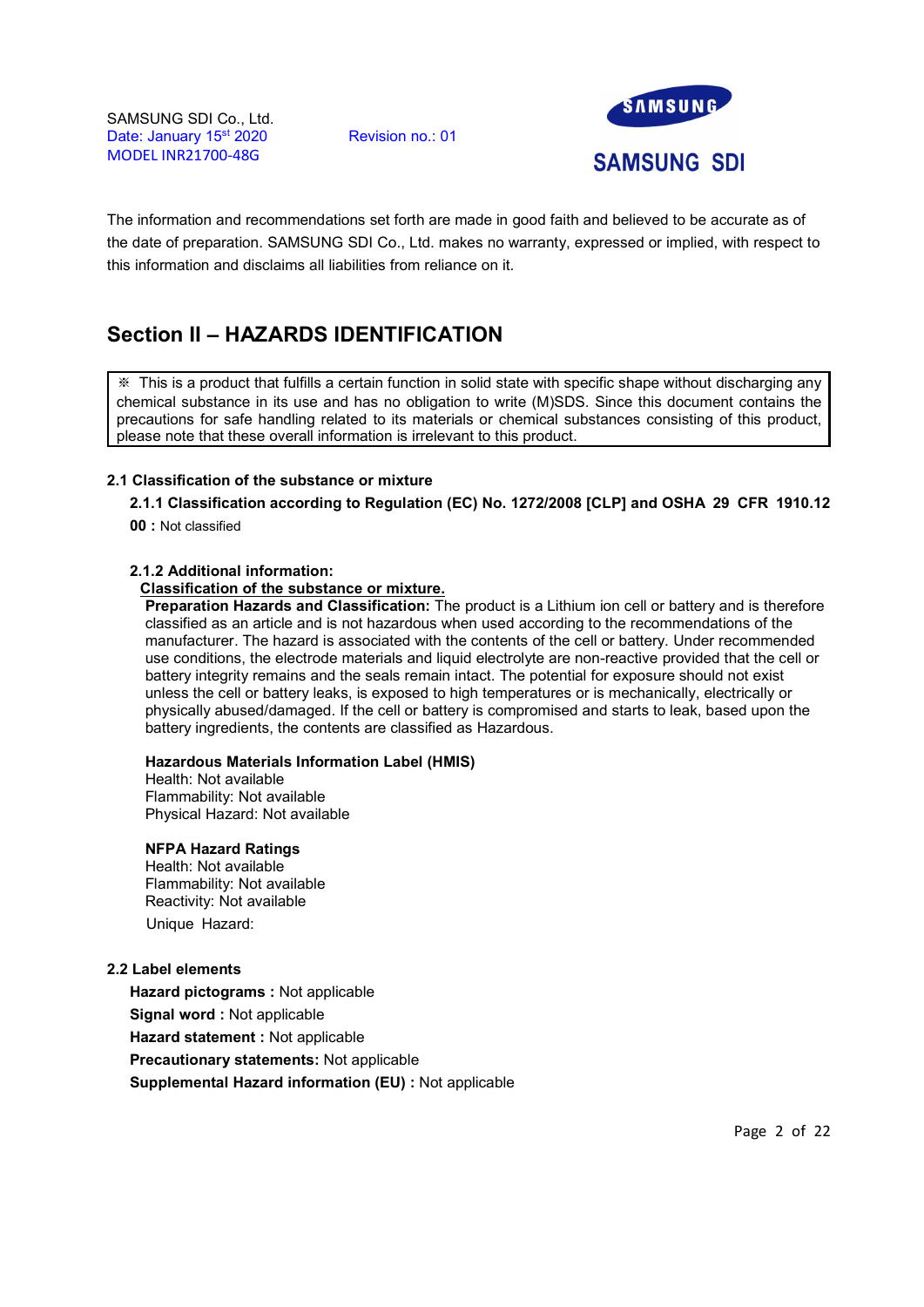

## 2.3 Other hazards :

Appearance, Color and Odor: Solid object with no odor.

Primary Routes(s) of Exposure: These chemicals are contained in a sealed enclosure. Risk of exposure occurs only if the cell or pack is mechanically, thermally, electrically or physically abused to the point of compromising the enclosure.

If this occurs, exposure to the electrolyte solution contained within can occur by inhalation, ingestion, eye contact and skin contact.

# Potential Health Effect(s):

Acute (short term): see Section 8 for exposure controls.

In the event that this cell or pack has been ruptured, the electrolyte solution contained within the cell would be corrosive and can cause burns to skin and eyes.

Inhalation: Inhalation of materials from a sealed cell is not an expected route of exposure. Vapors or mists from a ruptured cell may cause respiratory irritation.

Ingestion: Swallowing of materials from a sealed cell is not an expected route of exposure. Swallowing the contents of an open cell can cause serious chemical burns to mouth, esophagus, and gastrointestinal tract.

Skin: Contact between the cell and skin will not cause any harm. Skin contact with the contents of an open cell can cause severe irritation or burns to the skin.

Eye: Contact between the cell and the eye will not cause any harm. Eye contact with the contents of an open cell can cause severe irritation or burns to the eye.

CHRONIC (long term): see Section 11 for additional toxicological data.

Interactions with other chemicals: Immersion in high conductivity liquids may cause corrosion and breaching of the cell or battery enclosure. The electrolyte solution inside of the cells may react with alkaline (basic) materials and present a flammability hazard.

Potential Environmental Effects: Not Available.

# Section III – COMPOSITION/INFORMATION ON INGREDIENTS

## 3.1 Mixture

| CAS No.    | EC No.        | <b>REACH</b><br><b>Registratio %[weight]</b><br>n No. |           | <b>Name</b>                | <b>Common Name</b><br>(Synonyms) | <b>Classification</b><br>according to<br><b>Regulation(EC) No</b><br>1278/2008(CLP) |
|------------|---------------|-------------------------------------------------------|-----------|----------------------------|----------------------------------|-------------------------------------------------------------------------------------|
| 7782-42-5  | 231-955-3     |                                                       | $15 - 25$ | Graphite                   | Not available                    | Not classified                                                                      |
| 12031-65-1 | Not available | $\blacksquare$                                        | $15 - 25$ | Lithium nickelate          | Not available                    | <b>Skin Sens. 1, H317</b><br>STOT RE 1, H372<br>Carc. 1A, H350i                     |
| 7439-89-6  | 231-096-4     | $\sim$                                                | $10 - 20$ | Iron                       | Not available                    | Not classified                                                                      |
| 12057-17-9 | Not available | $\sim$                                                | $5 - 15$  | Lithium manganese<br>oxide | Not available                    | Pyr. Sol. 1, H250<br>Water-react. 2, H261                                           |

Page 3 of 22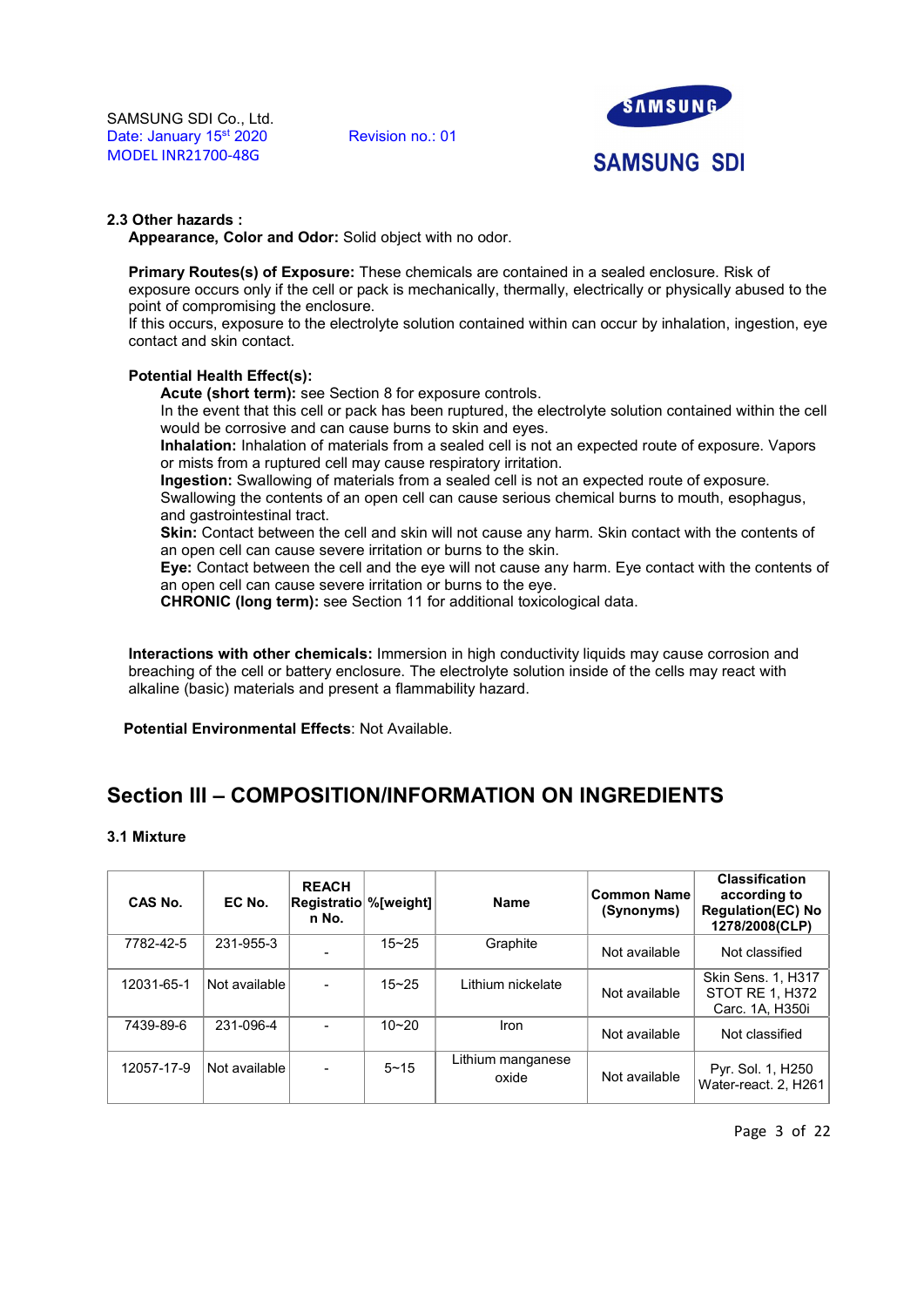





# **SAMSUNG SDI**

| 12190-79-3 | 235-362-0     | $\blacksquare$           | $1 - 10$  | cobalt lithium dioxide             | Not available | Flam. Liq. 3, H226<br>Acute Tox. 4, H332                                             |
|------------|---------------|--------------------------|-----------|------------------------------------|---------------|--------------------------------------------------------------------------------------|
| 7440-50-8  | 231-159-6     | $\blacksquare$           | $1 - 10$  | Copper                             | Not available | Not classified                                                                       |
| 616-38-6   | 210-478-4     | $\blacksquare$           | $1 - 10$  | dimethyl carbonate                 | Not available | Flam. Liq. 2, H225                                                                   |
| 7429-90-5  | 231-072-3     | $\blacksquare$           | $1 - 10$  | Aluminium                          | Not available | Pyr. Sol. 1, H250<br>Water-react. 2, H261                                            |
| 9002-88-4  | Not available | $\blacksquare$           | $1 - 10$  | Polyethylene                       | Not available | Not classified                                                                       |
| 96-49-1    | 202-510-0     | $\blacksquare$           | $1 - 10$  | 1,3-Dioxolan-2-one                 | Not available | Not classified                                                                       |
| 21324-40-3 | 244-334-7     | $\blacksquare$           | $1 - 10$  | lithium<br>hexafluorophosphate(1-) | Not available | Not classified                                                                       |
| 141-78-6   | 205-500-4     | $\blacksquare$           | $0.1 - 1$ | ethyl acetate                      | Not available | Flam. Liq. 2, H225<br>Eye Irrit. 2, H319<br>STOT SE 3, H336                          |
| 1333-86-4  | 215-609-9     | $\blacksquare$           | $0.1 - 1$ | Carbon black                       | Not available | Not classified                                                                       |
| 7440-02-0  | 231-111-4     | $\overline{\phantom{a}}$ | $0.1 - 1$ | <b>Nickel</b>                      | Not available | Skin Sens. 1, H317<br>Carc. 2, H351<br>STOT RE 1, H372<br>Aquatic Chronic 3.<br>H412 |
| 554-13-2   | 209-062-5     | $\blacksquare$           | $0.1 - 1$ | lithium carbonate                  | Not available | Not classified                                                                       |
| 872-50-4   | 212-828-1     | $\blacksquare$           | $0.1 - 1$ | 1-Methyl-2-pyrrolidinone           | Not available | Skin Irrit. 2, H315<br>Eye Irrit. 2, H319<br><b>STOT SE 3, H335</b>                  |

## Further Information

Because of the cell structure the dangerous ingredients will not be available if used properly. During charge process a lithium graphite intercalation phase is formed.

# Section IV – FIRST-AID MEASURES

## 4.1 Description of first aid measures

# Following eye contact :

- Rinse eyes with plenty of water for at least 15 minutes and seek medical attention.

## Following skin contact :

- Remove contaminated clothing and wash before reuse.
- Immediately rinse contact area with plenty of clean water.
- Provide first aid to contacted area to prevent infection.
- Get medical attention.

# Following inhalation :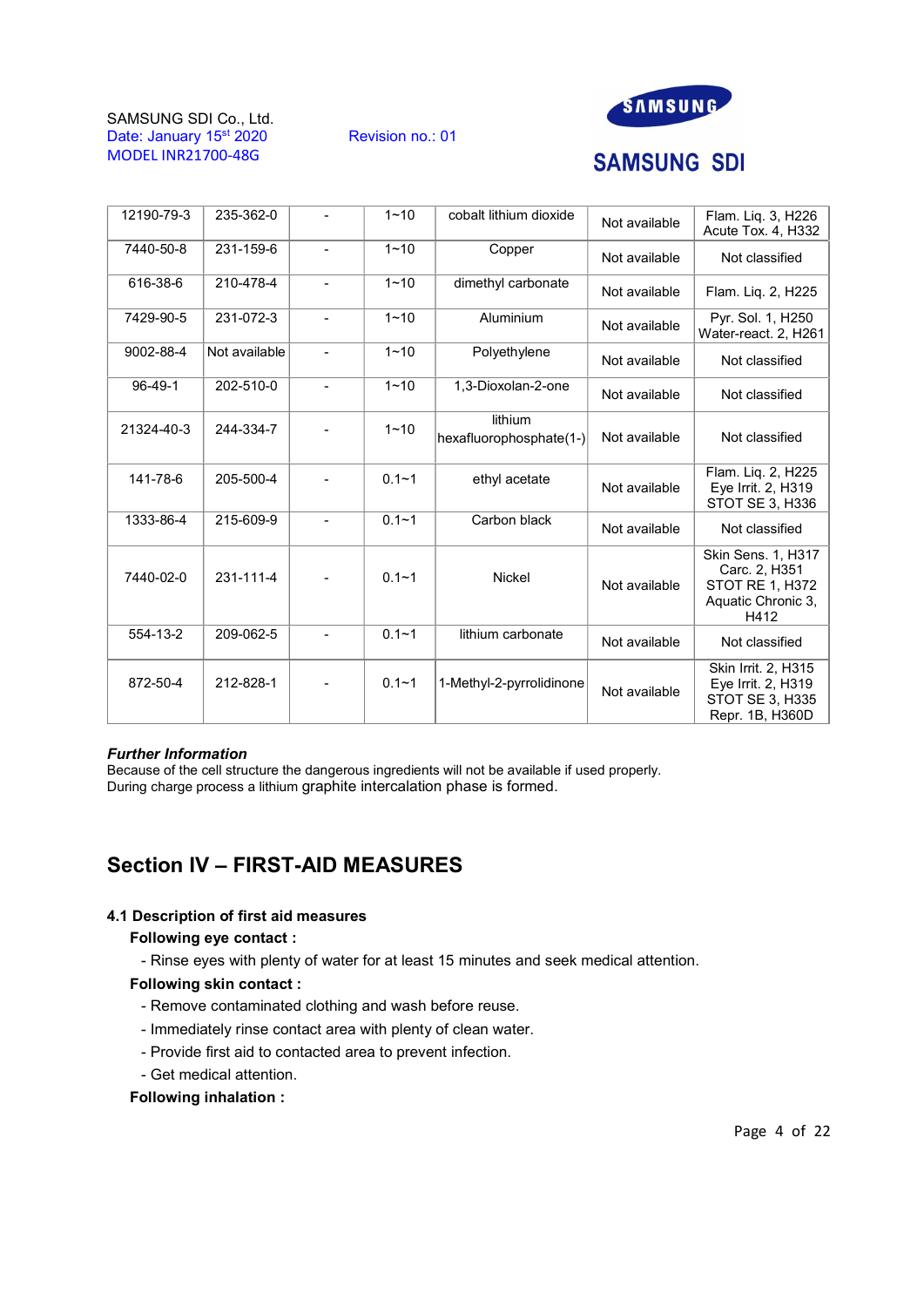

- In case of inhalation of organic electrolyte mist, remove from exposure to fresh air.
- If necessary give oxygen. Get medical attention.

#### Following ingestion :

- In case of ingestion of electrolyte don't induce vomiting.
- If patient is conscious and alert give 2~4 cupfuls of milk or water.
- Never give anything by mouth to an unconscious person.
- Get medical attention immediately.

#### Further Information :

- The following first aid measures are required only in case of exposure to interior battery components after damage of the external battery casing.
- Undamaged, closed cells do not represent a danger to the health.
- 4.2 Most important symptoms and effects, both acute and delayed
	- Acute effects : Not available
	- Delayed effects : Not available

## 4.3 Indication of immediate medical attention and special treatment needed

- Ensure that medical personnel are aware of the material(s) involved and take precautions to protect themselves.

# Section V – FIRE-FIGHTING MEASURES

## 5.1 Extinguishing media

- When the scale of the fire is small, use a HFC (hydrofluorocarbon) clean-agent fire extinguisher or alcohol resistant foam fire extinguishers. (In case of battery overheating, wear protective gear and immerse heated battery in water)

- In case of large fire, use large amount of water to extinguish.

## 5.2 Special hazards arising from the substance or mixture

- Flammable gas leaks before ignition and then the product ignites.

# 5.3 Advice for firefighters

- The ignited battery has a high temperature, so there is a risk of additional ignition even if the fire is extinguished at early stage. Sprinkle a large amount of water until the battery temperature drops to normal temperature.

- If the battery is ignited in multi-stacked condition, multi-stack should be disassembled and then extinguished so that heat is not transferred between batteries

- In the event of a battery fire, cool it by spraying water directly on the battery.
- When handling a overheated battery, wear heat-resistant protective equipment.

# Section VI – ACCIDENTAL RELEASE MEASURES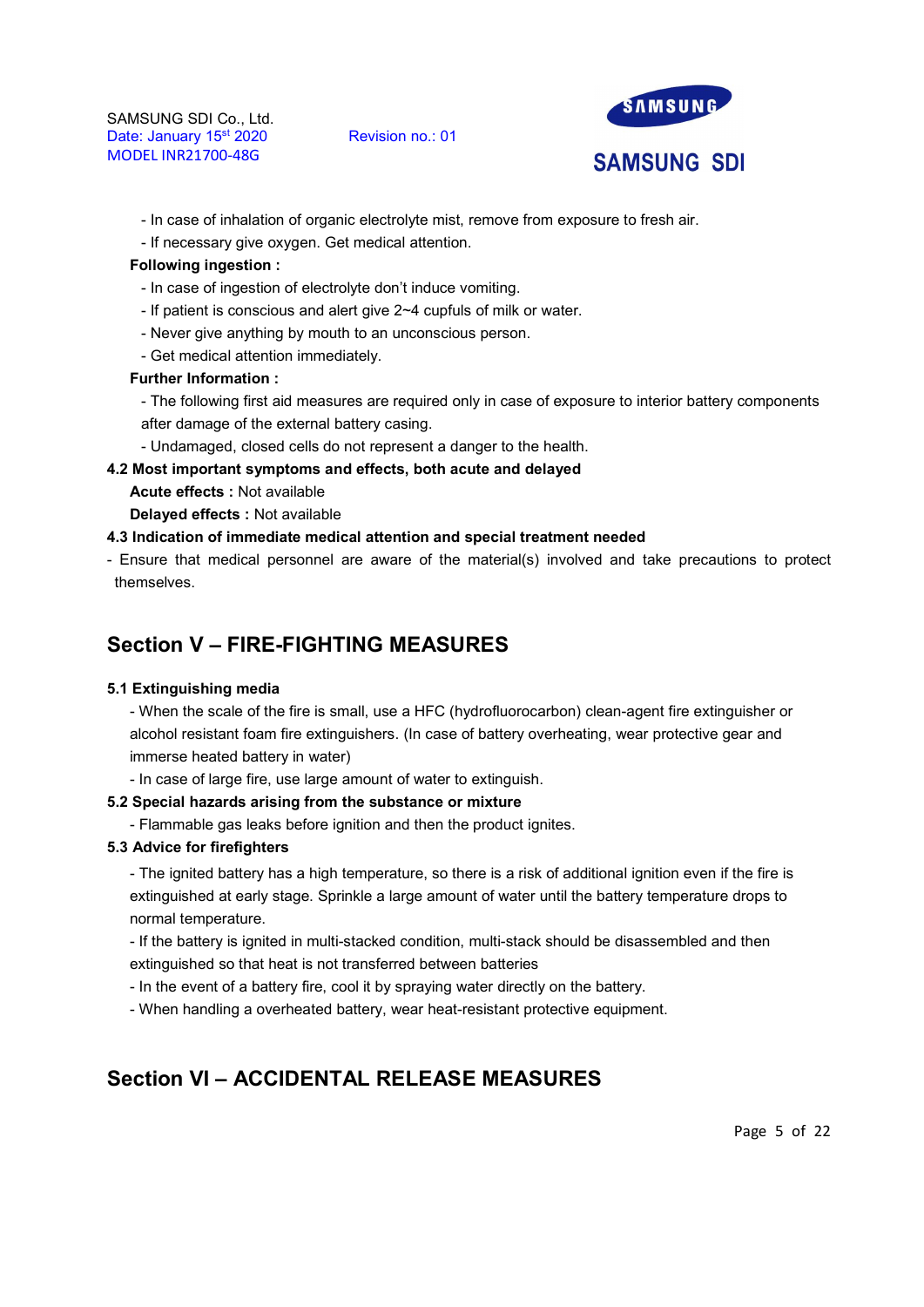

## 6.1 Personal precautions, protective equipment and emergency procedures

#### For non-emergency personnel

Protective equipment : Use personal protective equipment, see Section 8

#### Emergency procedures :

- In case of cell damage, possible release of dangerous substances and a flammable gas mixture.
- Eliminate all ignition sources.
- Please note that materials and conditions to avoid.
- Battery may emit electrolyte if charging or discharging rates exceed manufacturer's recommendations or if pack has been breached.
- Move battery to well ventilated area to prevent gas accumulation.

#### For emergency responders

- Eliminate all ignition sources.
- Please note that materials and conditions to avoid.
- Move battery to well ventilated area to prevent gas accumulation.

# 6.2 Environmental precautions :

- Avoid release to the environment.
- Prevent entry into waterways, sewers, basements or confined areas.

# 6.3 Methods and material for containment and cleaning up

## For containment : Not available

#### For cleaning up :

- Cover with Dry earth, DRY sand or other non-combustible material and put on the plastic sheet to minimize spreading or contact with rain.

- Move battery to well ventilated area to prevent gas accumulation.
- Dispose in accordance with applicable local, state and federal regulations.

#### Other information: Not available

#### 6.4 Reference to other sections

- See also sections 8 and 13 of the Safety Data Sheet.

# Section VII – HANDLING AND STORAGE

#### 7.1 Precautions for safe handling

- In case of cell damage, possible release of dangerous substances and a flammable gas mixture.
- The battery stores electrical energy and is capable of rapid energy discharge.
- Battery cell contents are under pressure.
- Handle battery carefully to avoid puncturing case or electrically shorting terminals.

#### 7.2 Conditions for safe storage, including any incompatibilities

- Technical measures and storage conditions : Not available
- Packaging materials : Not available

Requirements for storage rooms and vessels :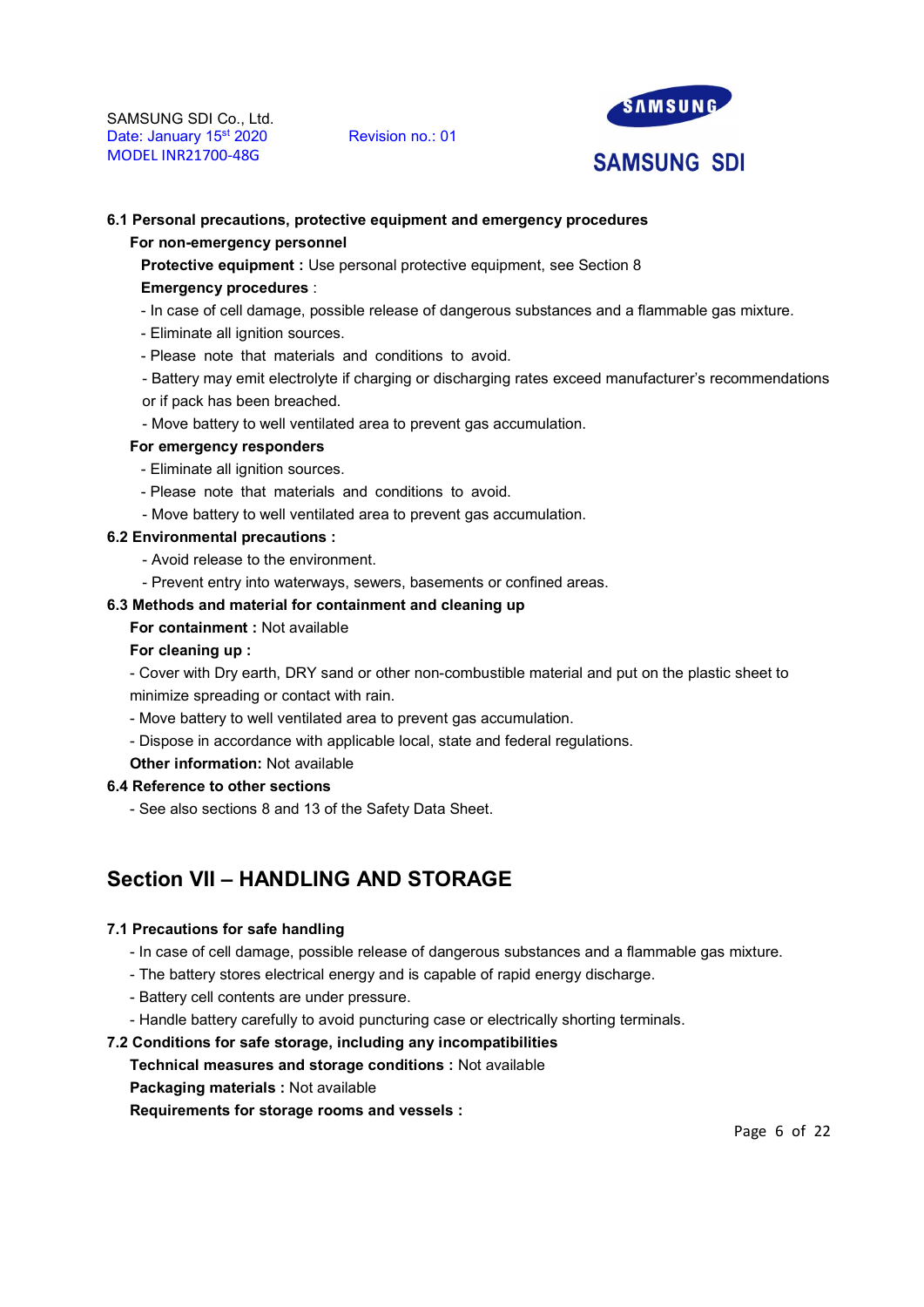SAMSUNG SDI Co., Ltd.<br>Date: January 15<sup>st</sup> 2020 Revision no.: 01 Date: January 15<sup>st</sup> 2020 MODEL INR21700-48G



- Storage at room temperature (approx. 20℃) at approx. 40% of the nominal capacity

- Keep in closed original container.

# 7.3 Specific end use(s)

Recommendations : Not available

Industrial sector specific solutions : Not available

# Section VIII – EXPOSURE CONTROLS / PERSONAL PROTECTION

# 8.1 Control parameters

# Occupational Exposure limits

| <b>Name</b>             | <b>ACGIH regulation</b>                                            | <b>Biological</b><br>exposure index | <b>OSHA</b><br>regulation                                                                                                                               | <b>NIOSH</b><br>regulation                                                                                                                                     | $E$ U<br>regulation      |
|-------------------------|--------------------------------------------------------------------|-------------------------------------|---------------------------------------------------------------------------------------------------------------------------------------------------------|----------------------------------------------------------------------------------------------------------------------------------------------------------------|--------------------------|
| Graphite                | TWA = $2mg/m3$                                                     | Not available                       | Not applicable                                                                                                                                          | Not applicable                                                                                                                                                 | <b>Not</b><br>applicable |
| Lithium nickelate       | Not applicable                                                     | Not available                       | TWA = $1 \text{ mg/m}^3$<br>(Nickel, metal<br>and insoluble<br>compounds (as<br>Ni), Nickel,<br>soluble<br>compounds (as<br>Ni), CAS.no7440-<br>$02-0)$ | $TWA = Ca$<br>0.015 mg/m3<br>(Nickel, metal<br>and insoluble<br>compounds<br>(as Ni), Nickel,<br>soluble<br>compounds<br>(as<br>Ni), CAS.no744<br>$0 - 02 - 0$ | <b>Not</b><br>applicable |
| Iron                    | Not applicable                                                     | Not available                       | Not applicable                                                                                                                                          | Not applicable                                                                                                                                                 | <b>Not</b><br>applicable |
| Lithium manganese oxide | TWA = $10 \text{ mg/m}^3$<br>(Magnesium oxide<br>CAS.no 1309-48-4) | Not available                       | TWA = 15 mg/m <sup>3</sup><br>(Magnesium<br>oxide fume -<br><b>Total Particulate</b><br>CAS.no 1309-<br>$48-4)$                                         | $TWA = 10$<br>mg/m <sup>3</sup><br>(Magnesium<br>oxide fume -<br>Total<br>Particulate<br>CAS.no 1309-<br>$48-4)$                                               | <b>Not</b><br>applicable |
| cobalt lithium dioxide  | Not applicable                                                     | Not applicable                      | Not applicable                                                                                                                                          | Not applicable                                                                                                                                                 | Not<br>applicable        |
| Cobalt, Co              | TWA = $0.02 \text{ mg/m}^3$                                        | Not available                       | $TWA = 0.1$<br>mg/m <sup>3</sup>                                                                                                                        | <b>TWA 0.05</b><br>mg/m <sup>3</sup>                                                                                                                           | Not<br>applicable        |

Page 7 of 22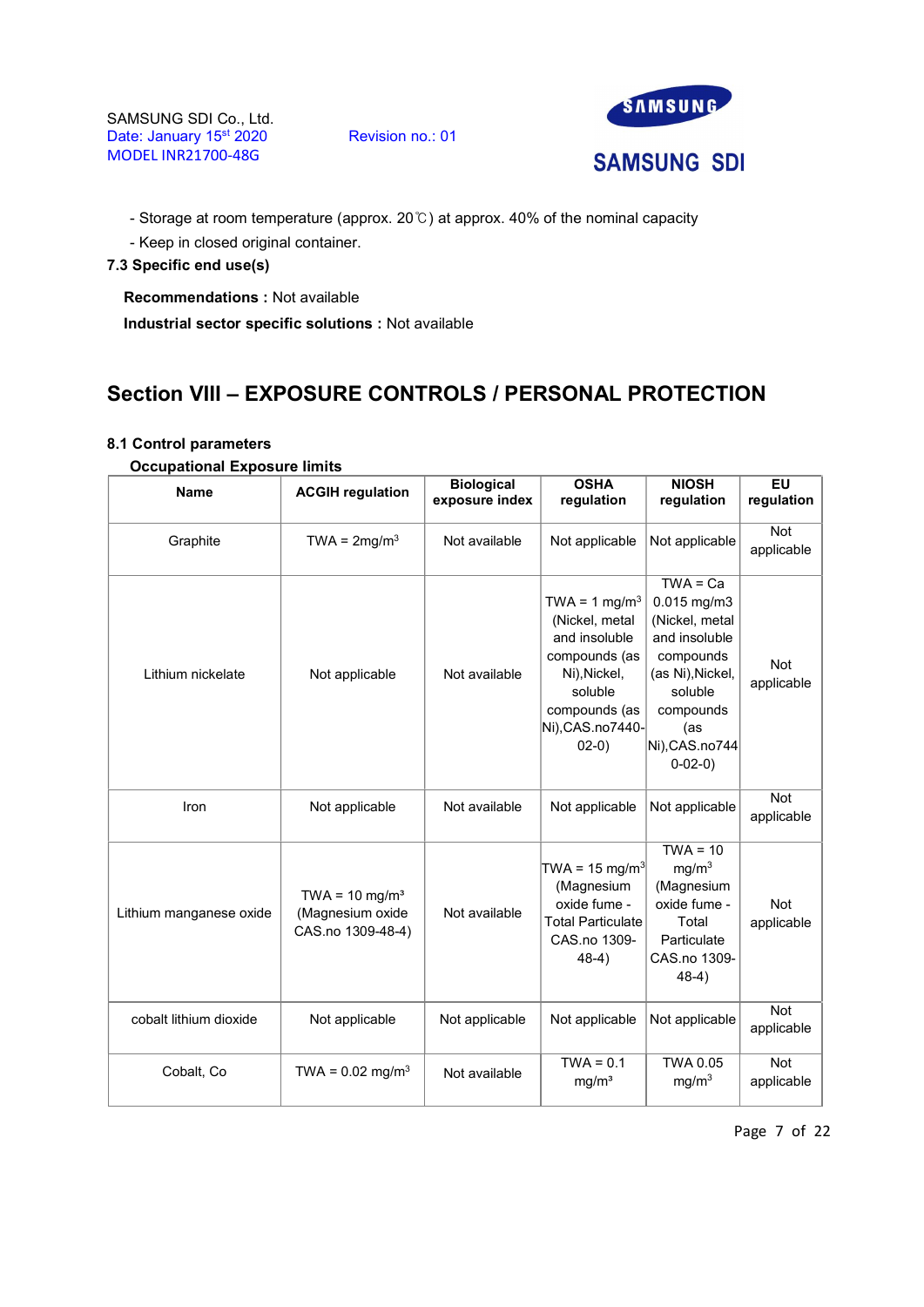



# **SAMSUNG SDI**

| Copper                             | TWA = $0.2$ mg/m <sup>3</sup><br>(fume)                         | Not available | Not applicable                                                                                                                                              | Not applicable                                                                                                                                           | Not<br>applicable                                                                                               |
|------------------------------------|-----------------------------------------------------------------|---------------|-------------------------------------------------------------------------------------------------------------------------------------------------------------|----------------------------------------------------------------------------------------------------------------------------------------------------------|-----------------------------------------------------------------------------------------------------------------|
| dimethyl carbonate                 | Not applicable                                                  | Not available | Not applicable                                                                                                                                              | Not applicable                                                                                                                                           | Not<br>applicable                                                                                               |
| Aluminium                          | TWA = $1 \text{ mg/m}^3$<br>(respirable particulate<br>matter)  | Not available | TWA = $15 \text{ mg/m}^3$<br>(Aluminum Metal<br>(as Al) Total<br>dust)<br>TWA = $5 \text{ mg/m}^3$<br>(Aluminum Metal<br>(as Al)<br>Respirable<br>fraction) | $TWA = 1$<br>mg/m <sup>3</sup><br>(Aluminum<br>Metal (as<br>Al), Respirable<br>fraction)                                                                 | Not<br>applicable                                                                                               |
| Polyethylene                       | Not applicable                                                  | Not available | Not applicable                                                                                                                                              | Not applicable                                                                                                                                           | Not<br>applicable                                                                                               |
| 1,3-Dioxolan-2-one                 | Not applicable                                                  | Not available | Not applicable                                                                                                                                              | Not applicable                                                                                                                                           | Not<br>applicable                                                                                               |
| lithium<br>hexafluorophosphate(1-) | Not applicable                                                  | Not available | Not applicable                                                                                                                                              | Not applicable                                                                                                                                           | Not<br>applicable                                                                                               |
| ethyl acetate                      | $TWA = 400$ ppm                                                 | Not available | $TWA = 400$ ppm<br>$TWA = 1400$<br>mg/m <sup>3</sup>                                                                                                        | $TWA = 400$<br>ppm                                                                                                                                       | $TWA = 734$<br>$mg/m3$ ,<br><b>TWA= 200</b><br>$ppm,$ STEL =<br>1468 mg/m <sup>3</sup> ,<br>$STEL = 400$<br>ppm |
| Carbon black                       | $TWA =$<br>$3mg/m3$ (inhalable<br>particulate matter)           | Not available | $TWA = 3.5$<br>mg/m <sup>3</sup>                                                                                                                            | $TWA = 3.5$<br>mg/m <sup>3</sup> Ca<br>$TWA = 0.1 mg$<br>PAHs/m3<br>[Carbon black<br>in presence of<br>polycyclic<br>aromatic<br>hydrocarbons<br>(PAHs)] | Not<br>applicable                                                                                               |
| Nickel                             | TWA = $1.5 \text{ mg/m}^3$<br>(inhalable particulate<br>matter) | Not available | TWA = $1 \text{ mg/m}^3$<br>(metal and<br>insoluble<br>compounds (as<br>$Ni$ )<br>TWA = $1 \text{ mg/m}^3$<br>(soluble                                      | $Ca TWA =$<br>$0.015$ mg/m <sup>3</sup><br>(metal and<br>insoluble<br>compounds<br>(as Ni))<br>$Ca TWA =$                                                | Not<br>applicable                                                                                               |

Page 8 of 22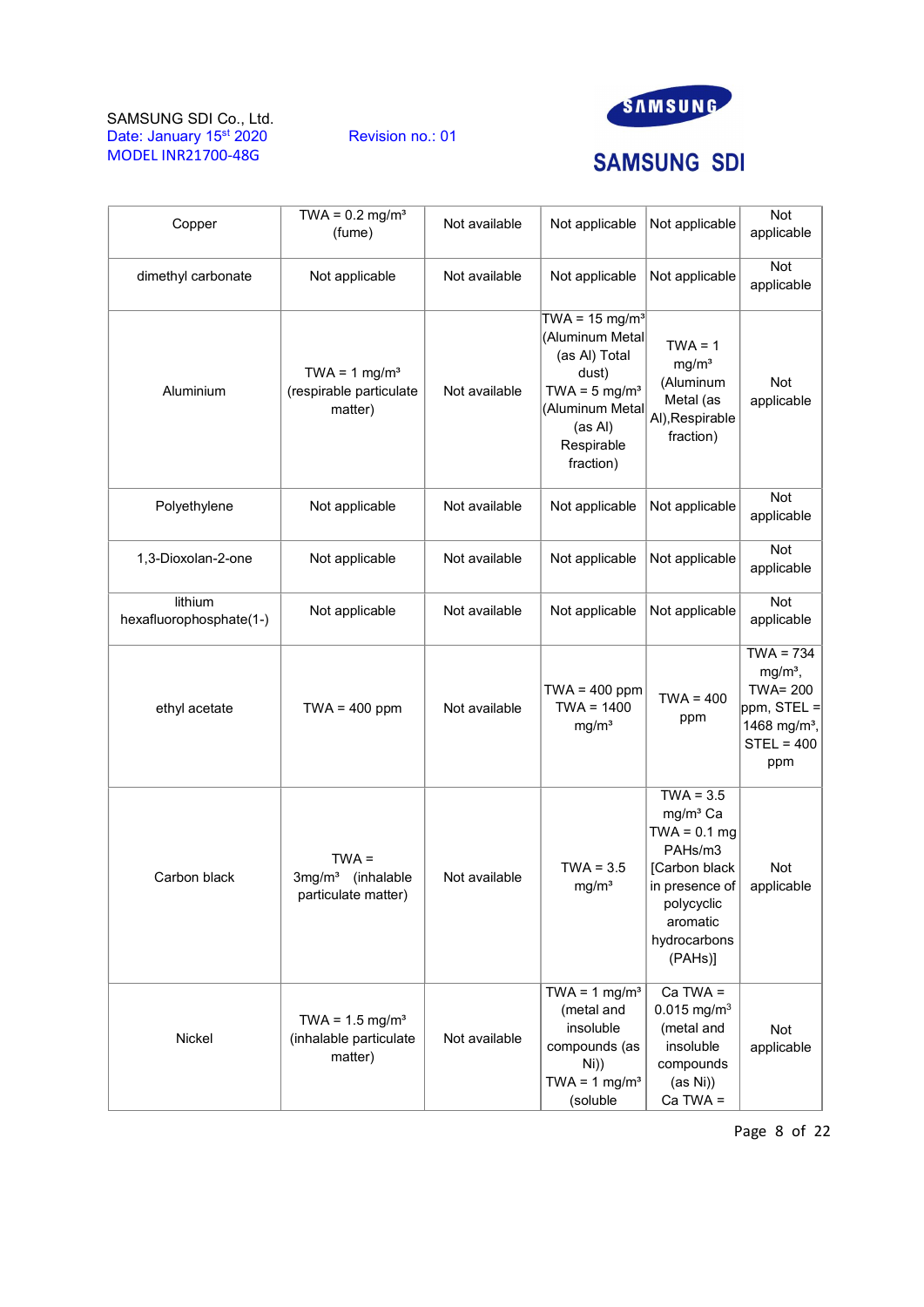

# **SAMSUNG SDI**

|                          |                |               | compounds (as  | $0.015$ mg/m <sup>3</sup>     |                                                                                                         |  |
|--------------------------|----------------|---------------|----------------|-------------------------------|---------------------------------------------------------------------------------------------------------|--|
|                          |                |               | Ni))           | (soluble                      |                                                                                                         |  |
|                          |                |               |                | compounds                     |                                                                                                         |  |
|                          |                |               |                | (as Ni))                      |                                                                                                         |  |
| lithium carbonate        | Not applicable | Not available | Not applicable | Not applicable                | Not<br>applicable                                                                                       |  |
| 1-Methyl-2-pyrrolidinone | Not applicable | Not available | Not applicable | Not applicable $ppm$ , STEL = | $\overline{\text{TWA}}$ = 40<br>$mg/m3$ ,<br>$TWA = 10$<br>80 mg/m <sup>3</sup> ,<br>$STEL = 20$<br>ppm |  |

# 8.2 Exposure controls

# 8.2.1 Appropriate engineering controls :

# Substance/mixture related measures to prevent exposure during identified uses:

- Avoid charging batteries in areas where hydrogen gas accumulate.
- Use local exhaust ventilation to maintain concentrations of hydrogen below the Lower Explosive collect and transport flammable gases in ventilation systems.
- Insure proper ventilation is present and electrolyte mist and vapours.

## Structural measures to prevent exposure:

- Avoid charging batteries in areas where hydrogen gas accumulate.
- Use local exhaust ventilation to maintain concentrations of hydrogen below the Lower Explosive collect and transport flammable gases in ventilation systems.
- Insure proper ventilation is present and electrolyte mist and vapours.

## Organisational measures to prevent exposure: Not available

## Technical measures to prevent exposure:

- Insure proper ventilation is present and electrolyte mist and vapours.

# 8.2.2 Individual protection measures, such as personal protective equipment :

# Eye and face protection

- Wear ANSI approved safety glasses with side shield during normal use.

- Wear NIOSH approved face shield with safety glasses and H.V protection during intentional disassembly.

## Skin protection

# Hand protection

- Wear nitrile butyl rubber, neoprene, or PVC glove during battery component disassembly.

- Discard contaminated work clothing after one work day.

## Other skin protection

- Wear protective clothing during battery component disassembly.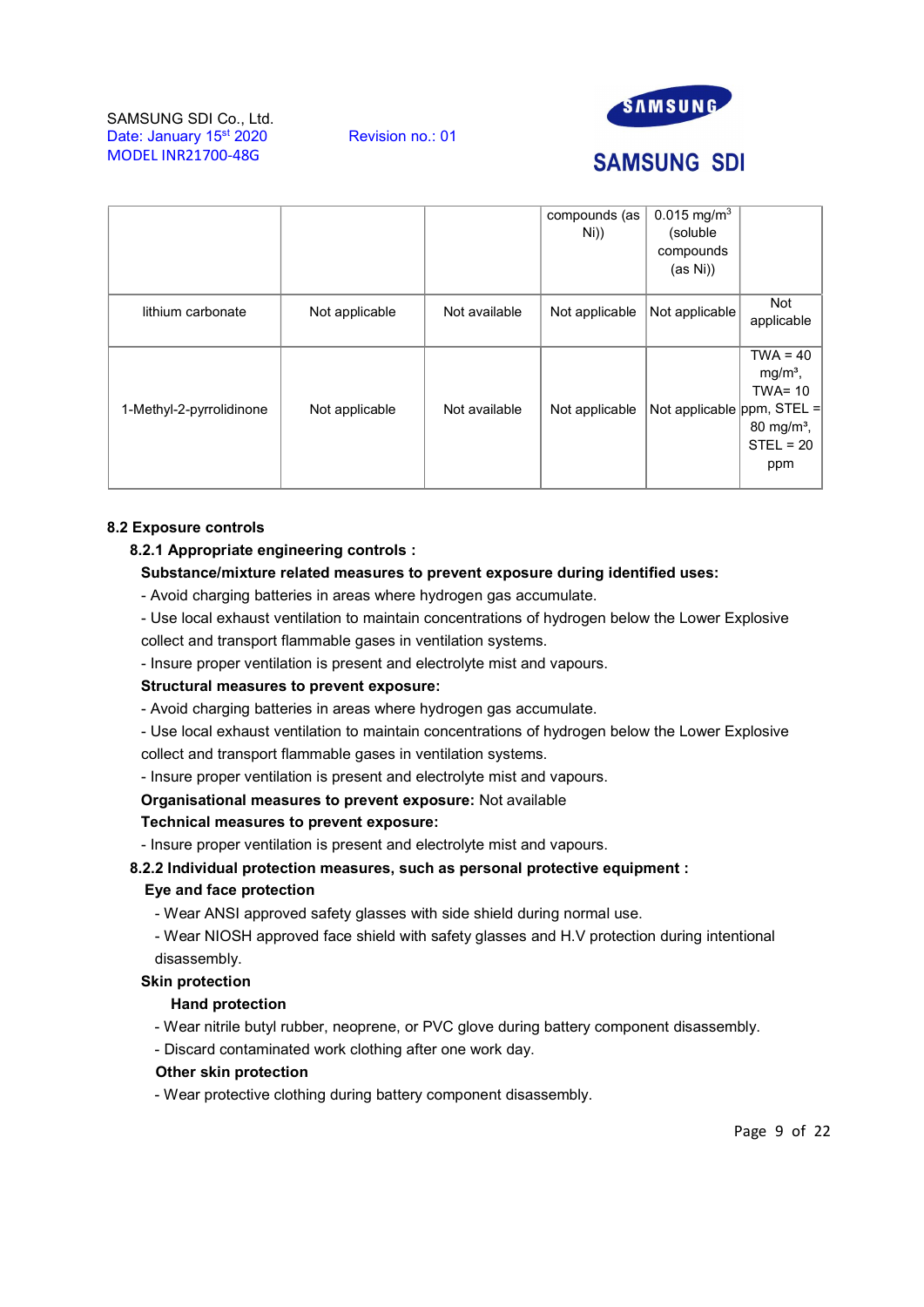

- Discard contaminated work clothing after one work day.

# Respiratory protection :

- None required during normal use.

- Wear NIOSH or European Standard EN 149 approved full or half face piece (with goggles) respiratory protective equipment when necessary.

- In lack of oxygen(< 19.5%), wear the supplied-air respirator or self-contained oxygen breathing apparatus.

- In case exposed to particulate material, the respiratory protective equipments as follow are recommended; facepiece filtering respirator or air-purifying respirator, high-efficiency particulate air(HEPA) filter media or respirator equipped with powered fan, filter media of use (dust, mist, fume)

# 8.2.3 Environmental exposure controls

Substance/mixture related measures to prevent exposure: Not available Instruction measures to prevent exposure: Not available Organisational measures to prevent exposure: Not available Technical measures to prevent exposure: Not available

# Section IX – PHYSICAL AND CHEMICAL PROPERTIES

## 9.1 Information on basic physical and chemical properties

## Appearance

Description : Solid Color : Not available Odor : Odorless Odor threshold : Not available pH : Not available Melting point/freezing point : Not available Initial boiling point and boiling range : Not available Flash point : Not available Evaporation rate : Not available Flammability (solid, gas) : Not available Upper/lower flammability or explosive limits : Not available Vapor pressure : Not available Solubility (ies) : insoluble. Vapor density : Not available Relative density : Not available Partition coefficient: n-octanol/water : Not available Auto ignition temperature : Not available Decomposition temperature : Not available

## Viscosity : Not available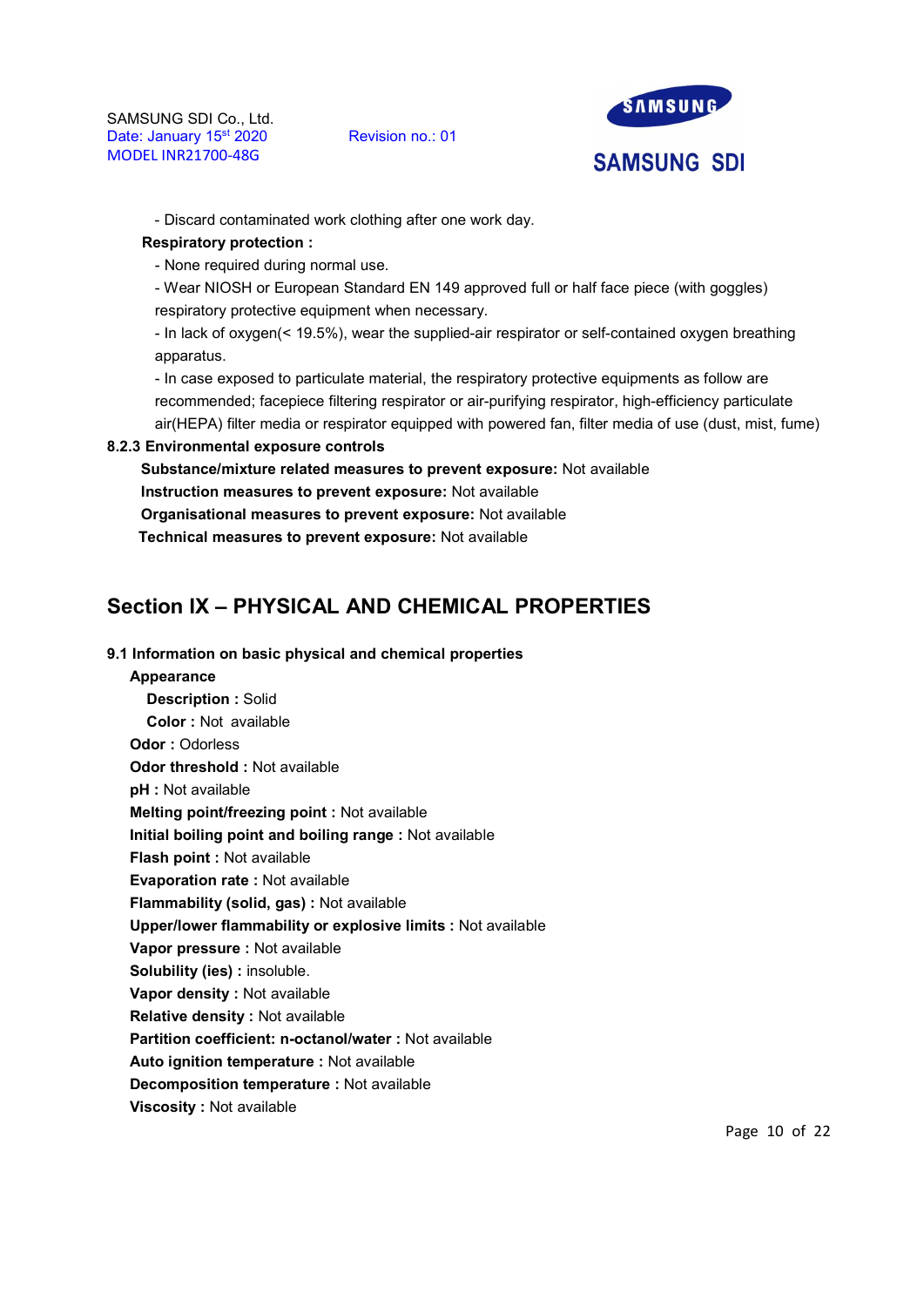

**SAMSUNG SDI** 

Explosive properties : Not available Oxidizing properties : Not available Molecular weight : Not available

9.2 Other information

Not available

# Section X – STABILITY AND REACTIVITY

# 10.1 Reactivity

- Stable at ambient temperature.

## 10.2 Chemical stability

- There is no hazard when the measures for handling and storage are followed.
- Stable under normal temperatures and pressures.

## 10.3 Possibility of hazardous reactions

- Will not occur under normal conditions.
- In case of cell damage, possible release of dangerous substances and a flammable gas mixture.
- Containers may explode when heated.
- Fire may produce irritating and/or toxic gases.
- Some liquids produce vapors that may cause dizziness or suffocation.
- Inhalation of material may be harmful.

## 10.4 Conditions to avoid

- Keep away from heat/sparks/open flames/hot surfaces. No smoking.
- Friction, heat, sparks or flames
- Dusts or shavings from borings, turnings, cuttings, etc.
- Do not exceed manufacturer's recommendation for charging or use battery for an application for which
- it was not specifically designed.
- Do not electrically short.

## 10.5 Incompatible materials

- Avoid contact with acids and oxidizers.
- Keep away from any possible contact with water, because of violent reaction and possible flash fire.
- Handle under inert gas. Protect from moisture.
- Combustibles, reducing agents

# 10.6 Hazardous decomposition products

- None under normal conditions.
- Corrosive and/or toxic fume

- Material may produce irritating and highly toxic gases from decomposition by heat and combustion during burning.

- Irritating and/or toxic gases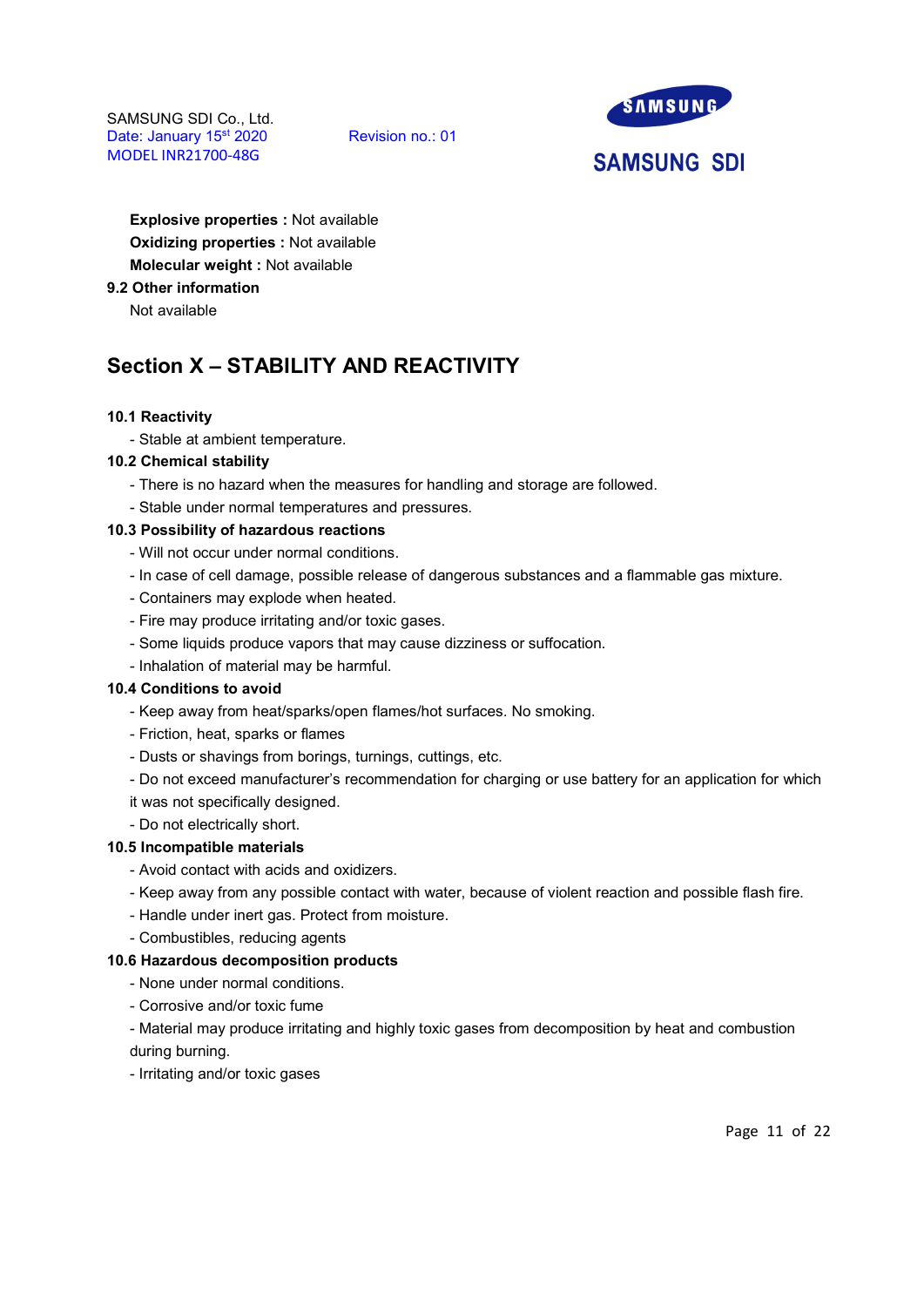

# Section XI – TOXICOLOGICAL INFORMATION

※ This is a product that fulfills a certain function in solid state with specific shape without discharging any chemical substance in its use and has no obligation to write (M)SDS. Since this document contains the precautions for safe handling related to its materials or chemical substances consisting of this product, please note that these overall information is irrelevant to this product.

# 11.1 Information on toxicological effects

## Acute toxicity

Oral : ATEmix = 1770 mg/kg bw

- Graphite : Rat  $LD_{50} > 2,000$  mg/kg (female)(OECD Guideline 401)
- $-$  Fe : Rat LD<sub>50</sub> = 98,600 mg/kg (Reduced iron, OECD TG 401)
- Copper : Rat LD<sub>50</sub> > 2,500 mg/kg (Cupric oxide; read across)(OECD TG 423, GLP)
- Dimethyl carbonate : Rat  $LD_{50} > 5,000$  mg/kg (male/female) (OECD Guideline 401)
- Aluminum : Rat  $LD_{50} > 15,900$  mg/kg (OECD TG 401)(Fumed alumina; read across)
- Polyethylene : Rat  $LD_{50} > 2,000$  mg/kg
- $-1.3$ -Dioxolan-2-one : Rat LD $_{50}$  = 10.400 mg/kg (male) (OECD Guideline 401)
- Lithium hexafluorophosphate(1-) : Rat LD $_{50}$  = 50  $\sim$  300 mg/kg (Female)(OECD Guideline 423,

GLP)

- Ethyl acetate : Rat  $LD_{50} = 4.934$  mg/kg
- Carbon black : Rat  $LD_{50} > 8,000$  mg/kg (OECD TG 401)
- Nickel; Raney nickel : Rat  $LD_{50} > 9,000$  mg/kg (male/female) (OECD Guideline 401, GLP)
- Lithium carbonate; Lithane: Rat  $LD_{50} = 525$  mg/kg
- 1-Methyl-2-pyrrolidinone : Rat  $LD_{50} = 4,150$  mg/kg (male/female)(OECD Guideline 401)

Dermal :

- Copper : Rat  $LD_{50} > 2,000$  mg/kg (OECD TG 402, GLP)
- Dimethyl carbonate : Rabbit  $LD_{50} > 2,000$  mg/kg (male/female)
- 1,3-Dioxolan-2-one : Rat  $LD_{50} > 2,000$  mg/kg (male/female) (OECD Guideline 402)
- Ethyl acetate : Rabbit  $LD_{50} > 20,000$  mg/kg (male)
- Lithium carbonate;Lithane: Rabbit  $LD_{50} > 3,000$  mg/kg (male/female) (OECD Guideline 402)
- 1-Methyl-2-pyrrolidinone : Rat  $LD_{50} > 5,000$  mg/kg (male/female) (OECD Guideline 402) Inhalation :
	- Graphite : Rat LD<sub>50</sub> > 2 mg/L/4hr (male/female) (OECD Guideline 403)
	- $Fe$  : Rat  $LC_{50} > 100$  mg/m<sup>3</sup>/6hr
	- Dimethyl carbonate : Rat  $LD_{50} > 5.36$  mg/L/4hr (male/female) (OECD Guideline 403)
- Aluminum : Rat  $LC_{50}$  > 0.888 mg/L/4hr (analytical) (OECD TG 403)
- $-1.3$ -Dioxolan-2-one : Rat LC $_0$  = 730 mg/m<sup>3</sup>/8hr
- Ethyl acetate : Rat LCL $_0$  > 6000 ppm (male/female)
- Carbon black : Rat  $LC_{50}$  > 0.005 mg/L/4hr
- Lithium carbonate;Lithane : Rat LC<sub>50</sub> > 2 mg/L/4hr (male/female) (OECD Guideline 403)
- 1-Methyl-2-pyrrolidinone: Rat  $LC_{50}$  > 5.1 mg/L/4hr (male/female) (OECD Guideline 403) Skin corrosion/ irritation :

- Graphite : In the skin irritation test using rabbits, the test material was not irritating. (OECD Guideline 404, GLP)

- Fe : In test on skin irritation with rabbits, skin irritations were not observed.(Read across;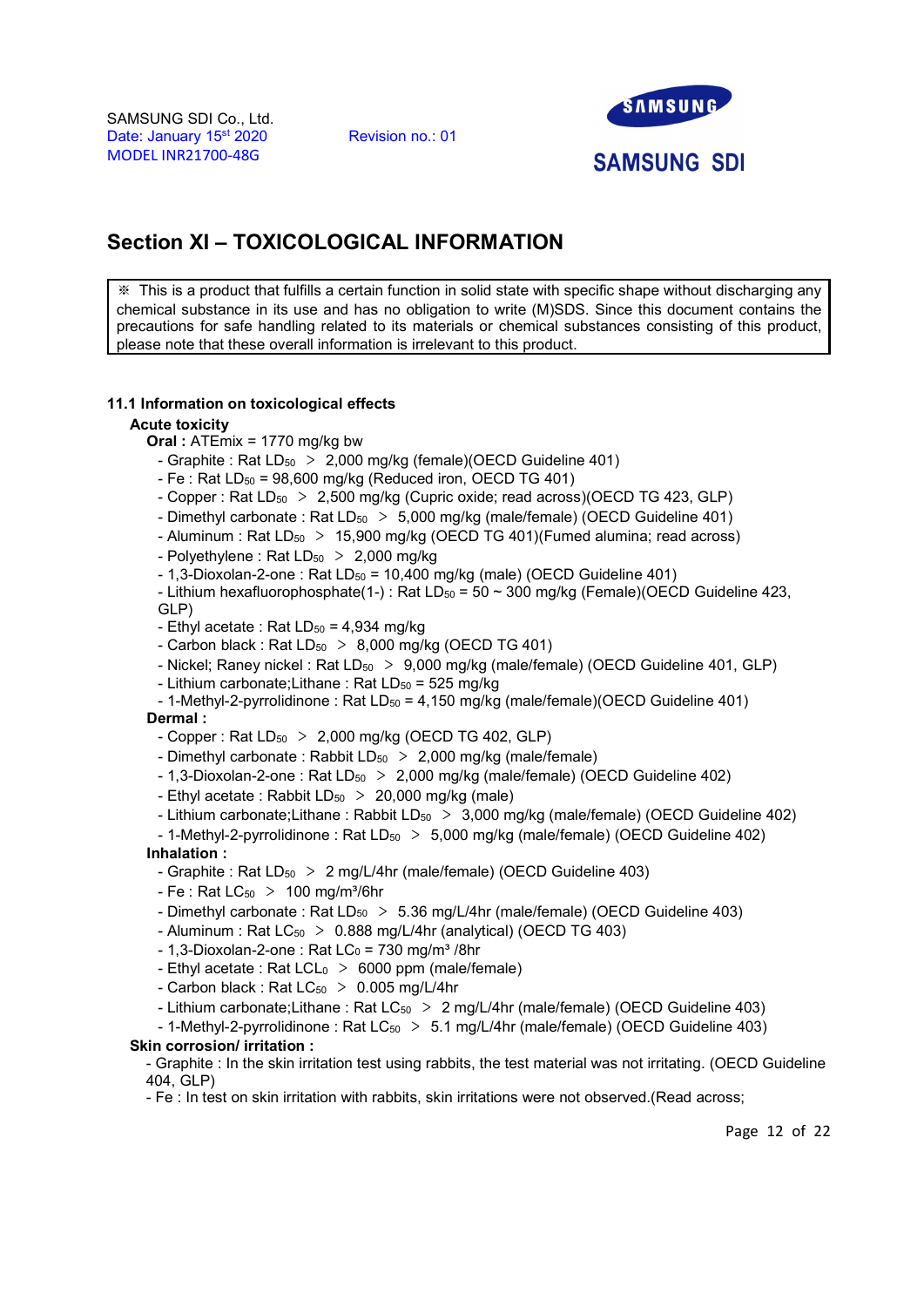SAMSUNG SDI Co., Ltd.<br>Date: January 15<sup>st</sup> 2020 Revision no.: 01 Date: January 15<sup>st</sup> 2020 MODEL INR21700-48G



**SAMSUNG SDI** 

Fe3O4)(OECD TG 404, GLP)

- Copper : In test on skin irritation with rabbits, skin irritations were not observed. (OECD TG 404, GLP)

- Dimethyl carbonate : In the skin irritation test using rabbits, the test material was not irritating. (OECD Guideline 404)

- Aluminum : Aluminium oxide caused slight erythema in 2/12 rabbits. The observed effects do not lead to a classification. Aluminium oxide is, therefore, not considered to be a primary skin irritant.(OECD TG 404)(Read across; aluminium oxide)

- Polyethylene : No irritation was observed at the other two treated sites and no corrosive effects were noted during the study using rabbits. The primary irritation index was calculated as 0.2 and polyethylene was classified as a mild irritant.

- 1,3-Dioxolan-2-one : In the skin irritation test using rabbits, the test material was not classified. (OECD Guideline 404, GLP)

- Lithium hexafluorophosphate(1-) : In the skin irritation test using human, the test material was corrosive. (EU Method B.40, GLP)

- Ethyl acetate : In the skin irritation test using rabbits, the test material was slightly irritating. (OECD Guideline 404)

- Carbon black : In test on skin irritation with rabbits, skin irritations were not observed. (OECD TG 404)

- Nickel; Raney nickel : Industrial nickel dust causes nickel dermatitis.

- Lithium carbonate;Lithane : In the skin irritation test using rabbits, the test material was not irritating. (OECD Guideline 404, GLP)

- 1-Methyl-2-pyrrolidinone : In the skin irritation test using rabbits, the test material was slightly irritating. (OECD Guideline 404, GLP)

#### Serious eye damage/ irritation :

- Graphite : In the eye irritation test using rabbit, the test material was not irritating. (OECD Guideline 405, GLP)

- Fe : In test on eyes irritation with rabbits, eyes irritations were not observed.(Read across; Fe3O4)(OECD TG 405, GLP)

- Copper : In test on skin irritation with rabbits, skin irritations were not observed. (OECD TG 405, GLP)

- Dimethyl carbonate : In the eye irritation test using rabbit, the test material was not irritating. (GLP) - Aluminum : An eye irritation study of the aluminium oxide was performed in rabbits. No eye irritation/ corrosion effects were observed. (Read across; aluminium oxide)

- Polyethylene : Mild irritants were observed in eye irritation test with rabbits. (Score 11.7/110)

- 1,3-Dioxolan-2-one : In the eye irritation test using rabbit, the test material was moderately irritating. (OECD Guideline 405, GLP)

- Lithium hexafluorophosphate(1-) : In the eye irritation test using fertilised brown leghorn chicken eggs, the test material was severely irritating. (GLP)

- Ethyl acetate : In the eyes irritation test using rabbits, the test material was not irritating. (OECD Guideline 405)

- Carbon black : In test on eyes irritation with rabbits, eyes irritations were snot observed. (OECD TG 405)

- Lithium carbonate;Lithane : In the eye irritation test using rabbit, the test material was moderately irritating. (OECD Guideline 405, GLP)

- 1-Methyl-2-pyrrolidinone : In the eye irritation test using rabbit, the test material was moderately irritating. (OECD Guideline 405, GLP)

# Respiratory sensitization :

- Aluminum : Al2O3 was the least inflammatory material tested and led to only weak effects on the mouse lung. (Read across; Aluminium oxide)

- Carbon black : In respiratory sensitization test with mice, it did not induce respiratory sensitization. Skin sensitization :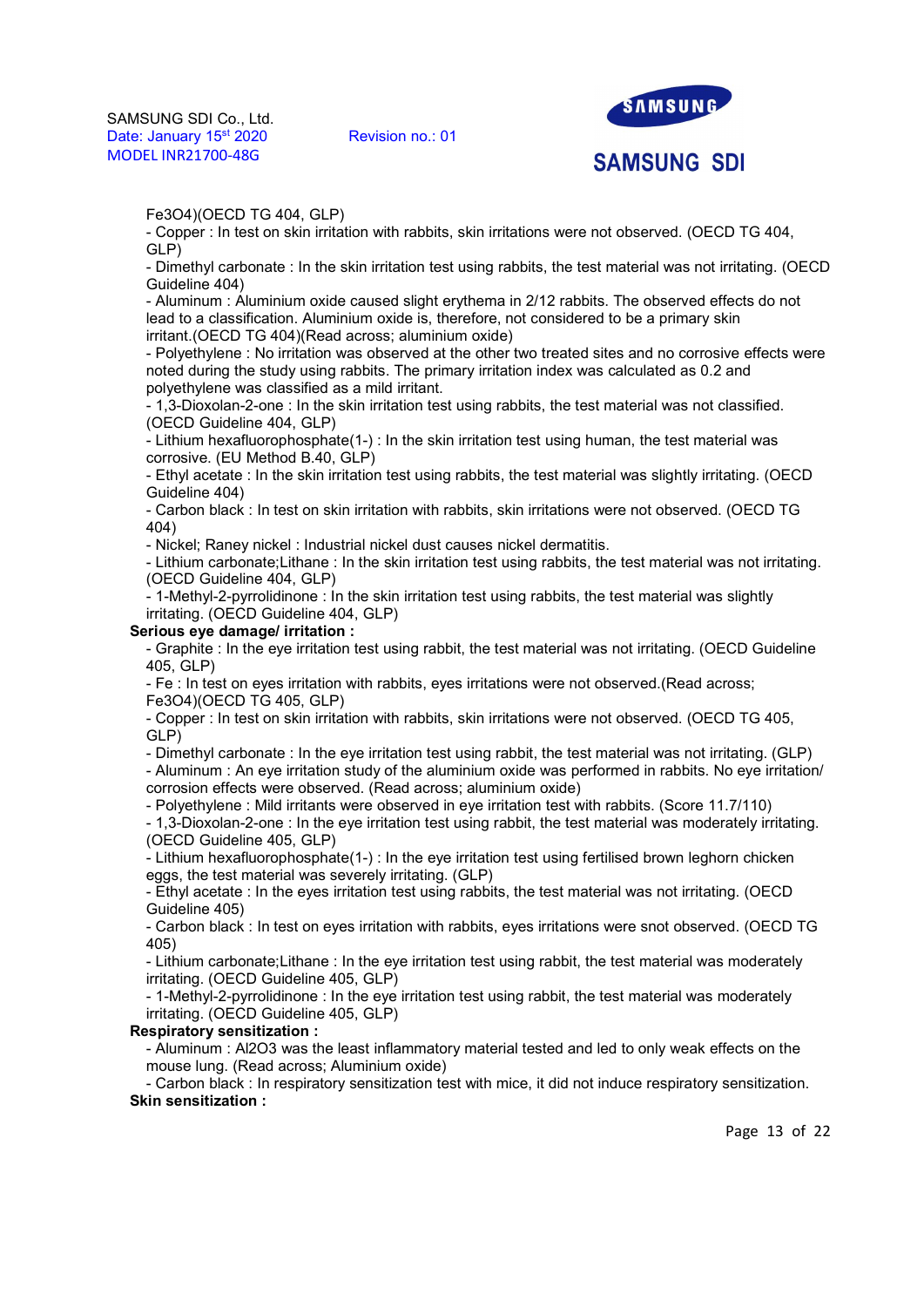

# **SAMSUNG SDI**

- Graphite : In the skin sensitization test using mice, the test material was not skin sensitization. (OECD Guideline 429, GLP)

- Fe : In the test using guinea pigs, the test substance was not considered to be a dermal sensitizer in guinea pigs.(read across; FeO, Fe2O3)

- Copper : In maximization test on skin sensitization with guinea pig, skin sensitization was not observed. (OECD TG 406, GLP)

- Dimethyl carbonate : In the skin sensitization test using guinea pig, this material was not skin sensitizing. (OECD Guideline 406, GLP)

- Aluminum : In test with guinea pigs, it can be concluded that aluminium oxide has no sensitisation potential under the experimental conditions. (Read across; Aluminium oxide)

- Polyethylene : No reactions were observed in skin sensitization test with guinea pigs.

- 1,3-Dioxolan-2-one : In the skin sensitization test using guinea pig, this material was not classified. (OECD Guideline 406, GLP)

- Lithium hexafluorophosphate(1-) : In the skin sensitization test using mice, the test material was not skin sensitization. (OECD Guideline 429, GLP)

- Ethyl acetate : In the skin sensitization test using guinea pig, this material was not skin sensitizing. (OECD Guideline 406)

- Carbon black : In skin sensitization test with guinea pig, it did not induce skin sensitization. (OECD TG 406, GLP)

- Nickel; Raney nickel : Nickel hypersensitivity dermatitis may be initiated by contact with nickel on the skin.

- Lithium carbonate;Lithane : In the skin sensitization test using guinea pig, this material was not skin sensitizing. (OECD Guideline 406, GLP)

- 1-Methyl-2-pyrrolidinone : In the skin sensitization test using mice, the test material was not skin sensitization. (OECD Guideline 429, GLP)

# Carcinogenicity :

IARC

- Nickel : Group 2B
- Cobalt and cobalt compounds : Group 2B
- Polyethylene : Group 3
- Carbon black : Group 2B

#### NTP

- Nickel : R
- Iron : Present

## **OSHA**

- Nickel : Present

ACGIH

- Nickel : A5
- Cobalt and cobalt compounds : A3
- Aluminum : A4
- Carbon black : A3

KOREA-ISHL

- Cobalt and inorganic compounds : 2
- Carbon black : 2
- Nickel : 1A

EU

- Lithium nickelate : Carc.1A - Nickel : Carc.2

- Copper : EPA IRIS: D In carcinogenicity study with rat, tumor was not observed.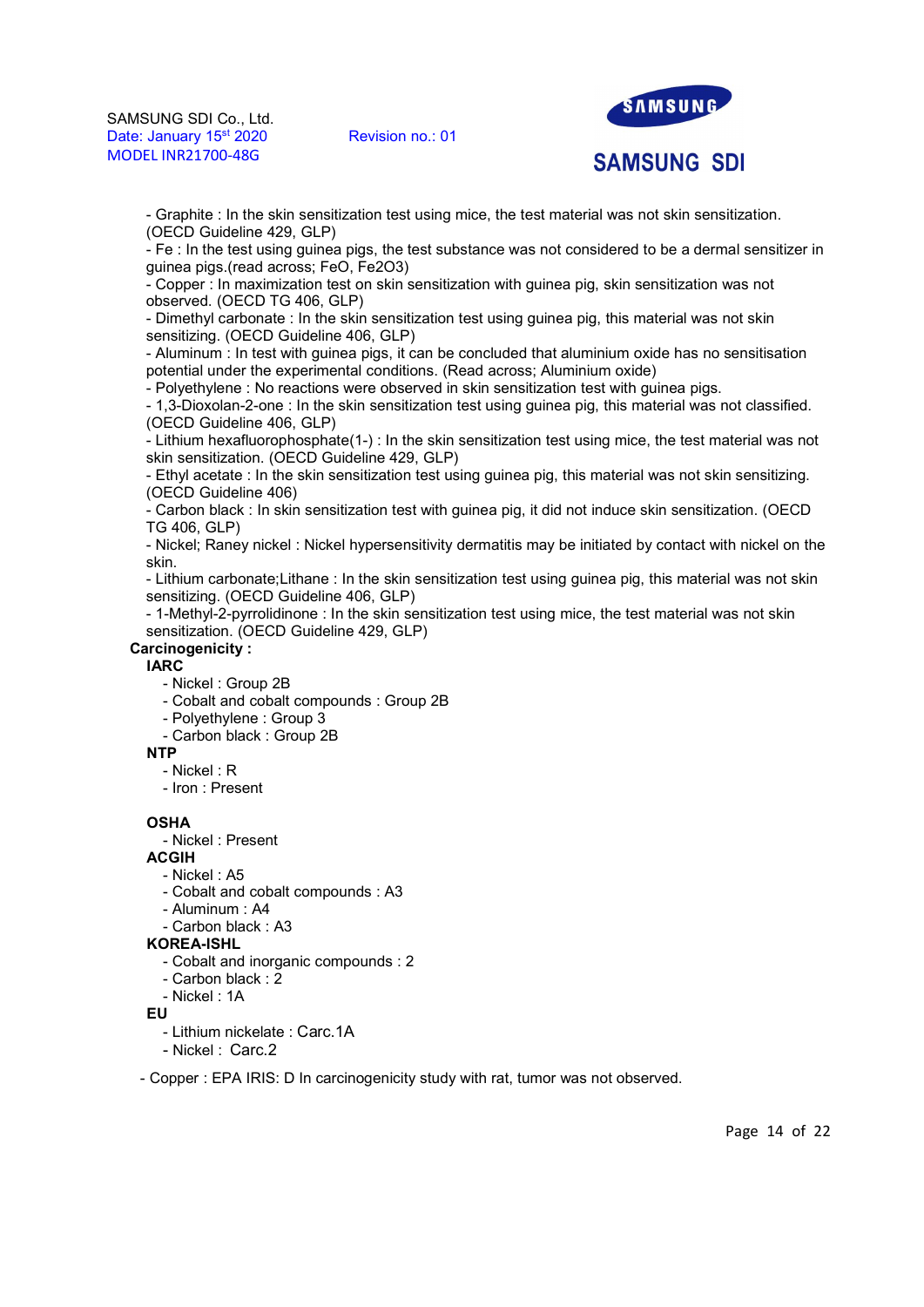

**SAMSUNG SDI** 

- Polyethylene : Fifty rats were implanted with polyethylene. In the polyethylene group, 23 developed tumors (two of these were unrelated to the implants).

#### **Mutagenicity:**

- Graphite : Negative reactions were observed in vitro (Bacterial Reverse Mutation Assay(OECD Guideline 471, GLP)).

- Fe : In mammalian cell gene mutation assay electrolytic iron, positive carbonyl iron exhibited a cytotoxic and mutagenic response (OECD TG 476)

- Copper : Negative reactions were observed in both in vitro(Ames test) and in vivo(DNA damage and/or repair; unscheduled DNA synthesis, micronucleus assay). (GLP)

- Dimethyl carbonate : Negative reactions were observed in both in vitro (Mammalian Chromosome Aberration Test (OECD Guideline 473, GLP)) and in vivo (Mammalian Spermatogonial Chromosome Aberration Test (OECD Guideline 483))

- Aluminum : Negative reactions were observed in vitro (mammalian cell gene mutation assay with mouse lymphoma L5178Y cells(OECD TG 476, GLP)) and in vivo (micronucleus assay with rats (OECD TG 474, GLP)). (Aluminium hydroxide, aluminium chloride, aluminum oxide; read across) - Polyethylene : Negative reactions were observed in Ames test using Salmonella typhimurium and Escherichia coli.

- 1,3-Dioxolan-2-one : Negative reactions were observed in vitro (mammalian cell gene mutation assay (OECD Guideline 476, GLP)).

- Lithium hexafluorophosphate(1-) : Negative reactions were observed in both in vivo (Mammalian Erythrocyte Micronucleus test(OECD Guideline 474)) and in vitro (Bacterial Reverse Mutation Assay(OECD Guideline 471, GLP)).

- Ethyl acetate : Negative reactions were observed in both in vitro(Bacterial Reverse Mutation Assay(OECD Guideline 471)) and in vivo (Mammalian Erythrocyte Micronucleus Test(OECD Guideline 474)).

- Carbon black : Negative reactions were observed in both in vitro(Bacterial gene mutation test(OECD TG 471, GLP), Chromosomal aberrations test(OECD TG 476)) and in vivo(DNA damage and/or repair test).

- Lithium carbonate;Lithane : Negative reactions were observed in vitro (Bacterial Reverse Mutation Assay(OECD Guideline 471, GLP)).

- 1-Methyl-2-pyrrolidinone : Negative reactions were observed in both in vitro (Chromosomal aberrations test (OECD Guideline 476, GLP)) and in vivo (Mammalian Erythrocyte Micronucleus Test (OECD Guideline 474, GLP)).

## Reproductive toxicity :

- Copper : In reproductive toxicity with rats, there were no effects considered (up to 1500 ppm). (OECD TG 416, GLP)

- Aluminum : No reproduction, breeding and early post-natal developmental toxicity was observed in rats at 1000 mg/kg bw for males and females. (OECD TG 422, GLP)(Aluminium chloride; read across) - Lithium hexafluorophosphate(1-) : In the two-generation reproductive toxicity with rats, no effects observed on reproductive toxicity. (male/female)(OECD Guideline 416, GLP)(OECD Guideline 414)(Information on major hydrolysis product of the registered substance (released rapidly on contact with water/moisture))

- Carbon black : No adverse effects on the reproductive function are expected.(OECD TG 414) Specific target organ toxicity (single exposure) :

- Fe : If inhaled, iron is a local irritant to the lung and gastrointestinal tract.

- Copper : All animals showed expected gains in bodyweight over the study period and there were no abnormalities noted at necropsy. (OECD TG 423, GLP)

- Aluminum : In test using rats, Clinical signs of depression, laboured respiration, piloerection and hunched appearance was noted at the highest dose 15900 mg/kg. Macroscopic examination at the end of the observation period did not reveal any aluminium-related changes of the internal organs of the aluminium treated animals compared to the control group. (OECD TG 401)(Fumed alumina; read across)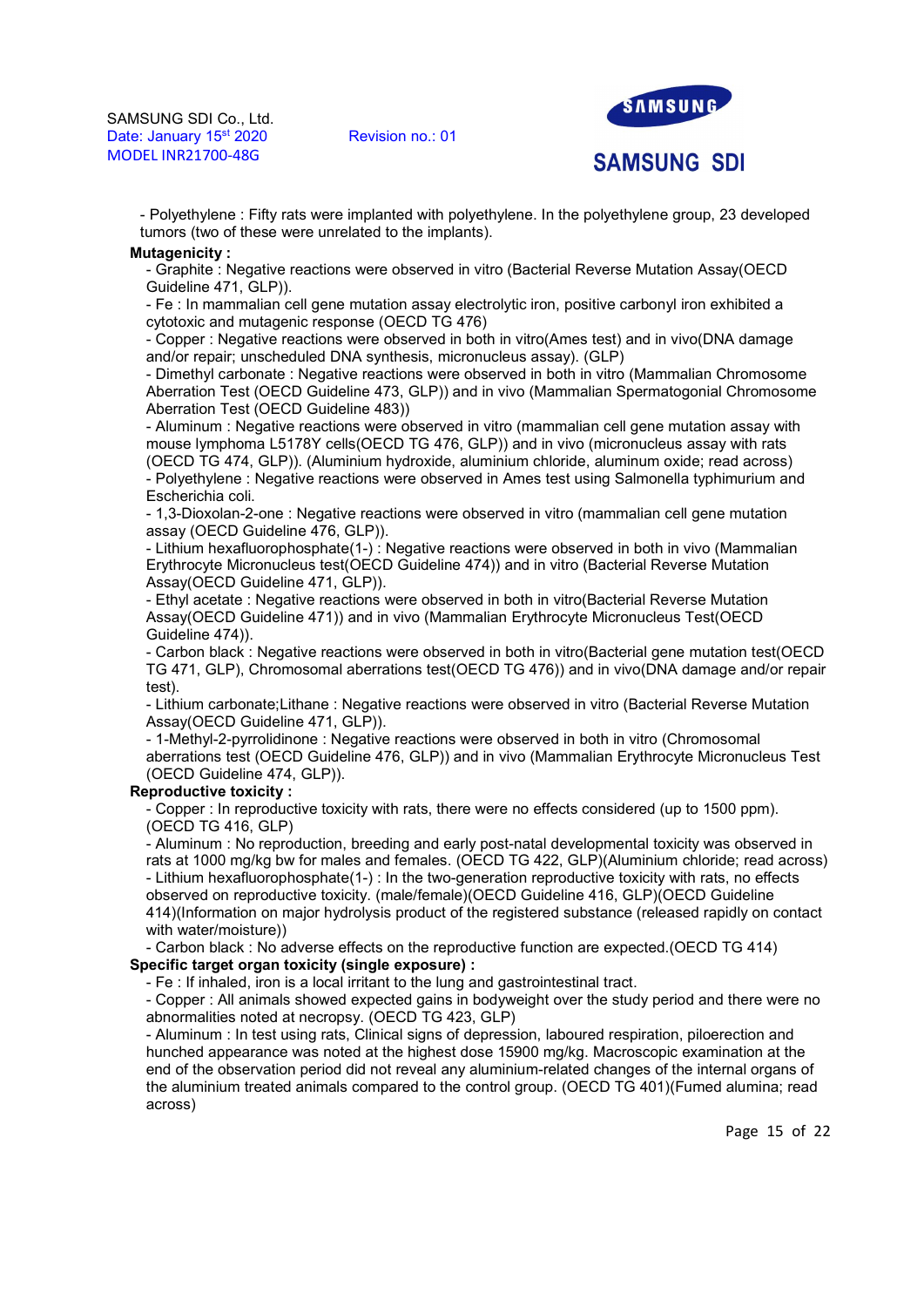

- Polyethylene : No test substance-related toxic effects were observed in an acute oral toxicity study

with rats. - Lithium hexafluorophosphate(1-) : Clinical signs observed during the study period were lethargy, hunched posture, uncoordinated movements, piloerection at 300 mg/kg, hunched posture, piloerection at 50 mg/kg. The surviving animals had recovered from the symptoms by Day 3.(OECD Guideline 423, GLP)

- Carbon black : No effect on endothelins or blood pressure was observed after exposure to carbon black. There were also no effects on body temperature and activity of the animals.

- Nickel; Raney nickel : In the acute oral toxicity using rat, there were no effects on clinical signs, systemic toxicity.(OECD Guideline 401, GLP)

#### Specific target organ toxicity (repeat exposure) :

- Fe : Rats were exposed to metallic iron as carbonyl iron via their feed (2.5%) for 2, 4, 6, or 9 weeks. This resulted in a strong increase of non-heme iron in the liver and clear lipid peroxidation in the liver and the mucosa of the duodenum. No evidence for DNA breakage were found. What follows is the original abstract of the publication. (carbonyl iron)

- Copper : In test with rats for 92 days, there were no mortalities or signs of clinical toxicity observed in any of the test species during the duration of the study. Opthalmoscopic examinations revealed no abnormalities at any dose level tested. At gross pathology, significant decreases in heart and kidney weight were noted in the high dose males in the thymus and kidneys of high dose females. (GLP) - Aluminum : On occasion workers chronically exposed to aluminum-containing dusts or fumes have developed severe pulmonary reactions including fibrosis, emphysema and pneumothorax.

- Polyethylene : No significant adverse effects were observed in subchronic (90-day) oral toxicity study with rats and dogs.

- Lithium hexafluorophosphate(1-) : According to expert review of fluoride intake and effects on human health, fluoride intake in drinking water at levels close to or above 4 mg/l is associated with dental fluorosis and perhaps also bone fluorosis and/or weakening.; Damage to dental enamel recorded: especially notable in young animals, which also showed atrophy of respiratory organs/tissues with local oedema of bronchial mucosa. Older animals showed peribronchial hyperplasia. Animals around 1 year in age showed cavity formation in their bones.(Information on major hydrolysis product of the registered substance (released rapidly on contact with water/moisture))(OECD Guideline 412) - Carbon black : Mice were continuously fed various types of carbon black in massive quantities (10% in diet) for 12 to 18 months. This led to no detectable changes from the normal in the organs and tissues of the mice fed.

- Nickel; Raney nickel : In nickel plating industry, exposure to nickel containing vapors has been reported to be assoc with asthma.

Aspiration Hazard : Not available

# Section XII – ECOLOGICAL INFORMATION

※ This is a product that fulfills a certain function in solid state with specific shape without discharging any chemical substance in its use and has no obligation to write (M)SDS. Since this document contains the precautions for safe handling related to its materials or chemical substances consisting of this product, please note that these overall information is irrelevant to this product.

#### 12.1 Ecological toxicity

- Acute toxicity : ATEmix = 0.14 mg/ℓ

Fish

- Graphite : 96hr-LC<sub>50</sub> (Brachydanio rerio) > 100 mg/L

 $- Fe : 96$ hr-LC $_{50} > 10000$  mg/L (OECD TG 203, GLP)

Page 16 of 22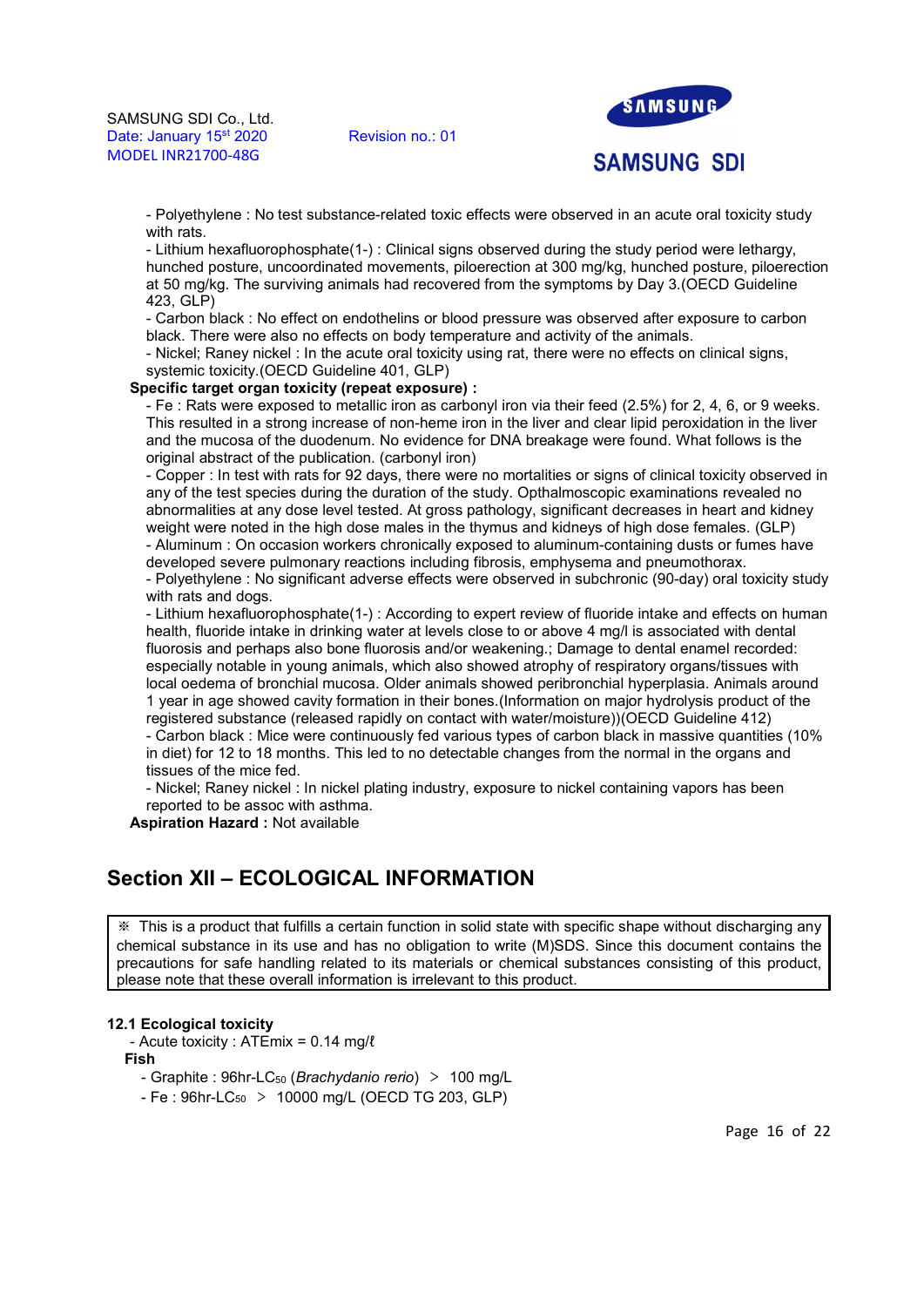

**SAMSUNG SDI** 

- cobalt lithium dioxide : 96hr-LC50 = 54.1 mg/L (Read across; cobalt (II) chloride hexahydrate), 34d-NOEC (Pimephales promelas) = 0.21 mg/L

- Aluminum : 96hr-LC<sub>50</sub> > 218.64 mg/L (GLP)(Read across; aluminium chloride hexahydrate), 28d-NOEC (Pimephales promelas) = 4.7 mg/L (Read across; aluminium sulphate)

 $-1.3$ -Dioxolan-2-one : 96hr-LC $_{50}$  > 100 mg/L (OECD Guideline 203, GLP)

- Lithium hexafluorophosphate(1-) :  $96$ hr-LC<sub>50</sub> = 51 ~ 193 mg/L Information on major hydrolysis product

of the registered substance (released rapidly on contact with water/moisture); 21d-NOEC = 4 mg F-/L

- Ethyl acetate :  $96$ hr-LC $_{50}$  = 230 mg/L
- $-$  Carbon black : 96hr $-$ LC<sub>0</sub> = 1000 mg/L (OECD TG 203, GLP)

- Lithium carbonate;Lithane:  $96$ hr-LC $_{50}$  = 30.3 mg/L (OECD Guideline 203, GLP), 34d-NOEC (Danio rerio) = 15.28 mg/L (Read across; lithium hydroxide monohydrate)(OECD Guideline 210, GLP)

- 1-Methyl-2-pyrrolidinone :  $96$ hr-LC<sub>50</sub> > 500 mg/L (BBA-bulletin No. 33, 2. edition)

#### **Crustacean**

- Graphite : 48hr-EC<sub>50</sub> (Daphnia magna)  $> 100$  mg/L

- Fe : 48hr-EC<sub>50</sub> > 100 mg/L (OECD TG 202, GLP)

- cobalt lithium dioxide :  $48$ hr-EC<sub>50</sub> = 2.618 mg/L (GLP)(Read across; cobalt (II) chloride hexahydrate), 42d-NOEC (Neanthes arenaceodentata) = 0.713 mg/L (ASTM Method E1562, GLP)

 $-$  Aluminum : 48hr-LC $_{50}$  = 0.071 mg/L (Read across; CAS 13473-90-0), 8d-NOEC (Ceriodaphnia dubia)  $= 4.9$  mg/L (Read across: CAS 7784-13-6)

 $-1.3$ -Dioxolan-2-one : 48hr-EC $_{50}$  > 100 mg/L (OECD Guideline 202, GLP)

- Lithium hexafluorophosphate(1-): 48hr-LC<sub>50</sub> > 100 mg/L (OECD Guideline 202, GLP);21d-

NOEC(Daphnia magna) = 10 mg/L (Information on major hydrolysis product of the registered substance (released rapidly on contact with water/moisture)) (OECD guideline 202, GLP)

- Ethyl acetate :  $24$ hr-EC $_{50}$  =  $2500$  mg/L

- Carbon black :  $24$ hr-EC<sub>50</sub> > 5600 mg/L (OECD TG 202, GLP)

- Lithium carbonate;Lithane : 48hr-EC<sub>50</sub> = 33.2 mg/L (OECD Guideline 202, GLP), 21d-NOEC (Daphnia magna) = 9 mg/L (Read across; lithium)(OECD Guideline 211, GLP)

- 1-Methyl-2-pyrrolidinone : 24hr-EC<sub>50</sub> > 1000 mg/L German Industrial Standard DIN 38 412 Part 11 **Algae** 

- Graphite : 72hr-EC<sub>50</sub> (Selenastrum capricornutum) > 100 mg/L

- cobalt lithium dioxide : 96hr-EC<sub>50</sub> = 71.314 mg/L (Read across; cobalt (II) chloride hexahydrate), 96hr-NOEC (Dunaliella tertiolecta) = 4.672 mg/L

 $-$  Aluminum :  $72$ hr-EC $_{50}$  = 0.0169 mg/L (OECD TG 201), (Read across; CAS 13473-90-0)

- 1,3-Dioxolan-2-one : 72hr-EC<sub>50</sub> > 100 mg/L (OECD Guideline 201, GLP), 72hr-NOEC(Selenastrum capricornutum) = 100mg/L(OECD Guideline 201, GLP)

- Lithium hexafluorophosphate(1-):  $96$ hr-EC<sub>50</sub> > 100 mg/L;  $96$ h-NOEC = 22 mg/L (OECD Guideline 201, GLP)

- Carbon black :  $72hr-EC_{50} > 10000$  mg/L,  $72hr-NOEC > 10,000$ mg/l (OECD TG 201, GLP)

- Lithium carbonate; Lithane :  $72$ hr-EC<sub>50</sub> > 400 mg/L

 $-$  1-Methyl-2-pyrrolidinone : 72hr-EC<sub>50</sub> = 600.5 mg/L

## 12.2 Persistence and degradability

## **Persistence**

- Graphite : Low persistency (log Kow is less than 4 estimated.) (Log Kow = 0.78)

- Aluminum : Low persistency (log Kow is less than 4 estimated.) (Log Kow = 0.33) (estimated)

- 1,3-Dioxolan-2-one : Low persistency (log Kow is less than 4 estimated.) (Log Kow = 0.11) (20 °C, pH> 5.33 - < 5.79)(EU Method A.8, GLP)

- Lithium hexafluorophosphate(1-) : Low persistency (log Kow is less than 4 estimated.) (Log Kow = 0.354) (20 °C, pH > 6.5 - < 7.5)( OECD Guideline 107, GLP)

- Ethyl acetate : Low persistency (log Kow is less than 4 estimated.) (Log Kow = 0.68)

- 1-Methyl-2-pyrrolidinone : Low persistency (log Kow is less than 4 estimated.) (Log Kow = -0.46)

Page 17 of 22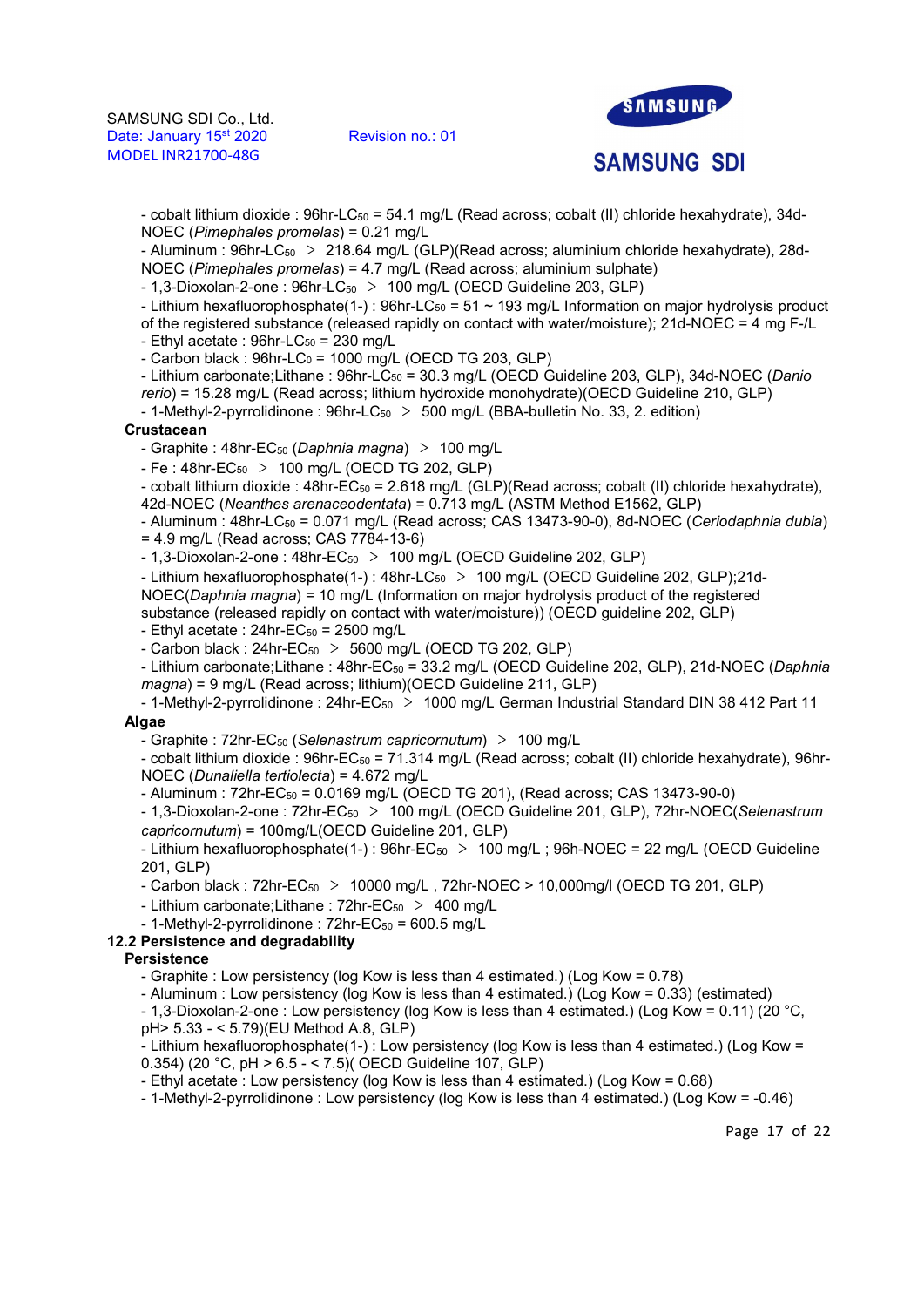

**SAMSUNG SDI** 

#### Degradability : Not available

# C. Bioaccumulative potential

# Bioaccumulation

- Graphite : Bioaccumulation is expected to be low according to the BCF < 500 (BCF = 2.433)

- cobalt lithium dioxide : Bioaccumulation is expected to be low according to the BCF < 500 (BCF = 23) (Read across; 57CoCl)
- Copper : Bioaccumulation is expected to be low according to the BCF  $\leq 500$  (BCF  $\equiv 0.02 \approx 20$ )
- Dimethyl carbonate : Bioaccumulation is expected to be low according to the BCF < 500 (BCF = 3.2)
- Aluminum : Bioaccumulation is expected to be low according to the BCF < 500 (BCF = 3.162) (estimated)

- 1,3-Dioxolan-2-one : Bioaccumulation is expected to be low according to the BCF < 500 (BCF = 3.162) (estimated)

- Lithium hexafluorophosphate(1-) : Bioaccumulation is expected to be low according to the BCF < 500 (BCF < 31)

- Ethyl acetate : Bioaccumulation is expected to be low according to the BCF < 500 (BCF = 30)

- Nickel; Raney nickel : Bioaccumulation is expected to be low according to the BCF < 500 (BCF = 70) Biodegradation

- Dimethyl carbonate : As well-biodegraded, it is expected to have low accumulation potential in living organisms (= 86% biodegradation was observed after 28 days) (OECD Guideline 301 C, GLP) - Polyethylene : As not well-biodegraded, it is expected to have high accumulation potential in living organisms (= 0% biodegradation was observed after 28 days)

- 1,3-Dioxolan-2-one : As well-biodegraded, it is expected to have low accumulation potential in living organisms (70% ~ 80% biodegradation was observed after 10 days) (OECD Guideline 301 A, GLP) - Lithium hexafluorophosphate(1-) : As well-biodegraded, it is expected to have low accumulation potential in living organisms (= 86% biodegradation was observed after 28 days) (OECD Guideline 301 C, GLP)

- Ethyl acetate : As well-biodegraded, it is expected to have low accumulation potential in living organisms (= 62% biodegradation was observed after 10 days)

- Carbon black : carbon black is an inorganic substance and will not biodegraded by microorganisms.

- 1-Methyl-2-pyrrolidinone : As well-biodegraded, it is expected to have low accumulation potential in

living organisms (= 73% biodegradation was observed after 28 days)

# 12.4 Mobility in soil

- 1,3-Dioxolan-2-one : Low potency of mobility to soil. (Koc = 3.219) (estimated)

- Ethyl acetate : Low potency of mobility to soil. (Koc =  $6$ )

- Nickel; Raney nickel : Low potency of mobility to soil. (Koc = 2.86)

- 1-Methyl-2-pyrrolidinone : Low potency of mobility to soil. (Koc = 20.94) (estimated)

12.5 Results of PBT and vPvB assessment : Not available

12.6 Other adverse effects : Not available

# Section XIII – DISPOSAL CONSIDERATION

## 13.1 Waste treatment methods

## Product/Packaging disposal

- Consider the required attentions in accordance with waste treatment management regulation.

Waste codes / Waste designation according to LoW(2015) : 16-06-05

## Waste treatment-relevant information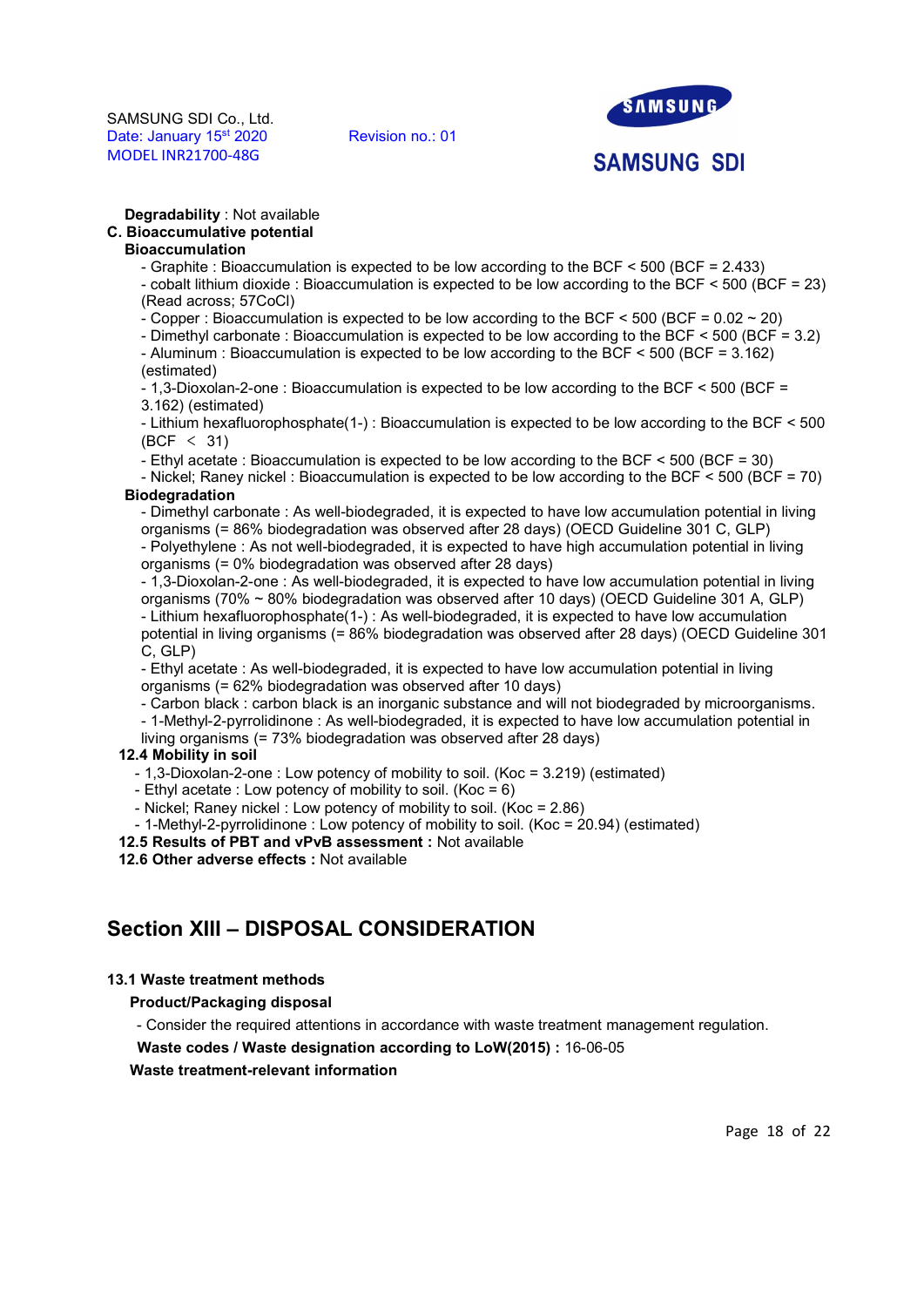SAMSUNG SDI Co., Ltd.<br>Date: January 15<sup>st</sup> 2020 Revision no.: 01 Date: January 15<sup>st</sup> 2020 MODEL INR21700-48G



- Waste must be disposed of in accordance with federal, state and local environmental control regulations.

Sewage disposal-relevant information: Not available Other disposal recommendations: Not available

# Section XIV – TRANSPORTATION INFORMATION

 $\mathbb X$  If those lithium-ion batteries are packed with or contained in an equipment, then it is the responsibility of the shipper to ensure that the consignment are packed in compliance to the latest edition of the IATA Dangerous Goods Regulations section  $\text{II}$  of either Packing Instruction 966 or 967 in order for that consignment to be declared as NOT RESTRICTED (non-hazardous/non-Dangerous). If those lithium-ion batteries are packed with or contained in an equipment, UN No. is UN3481.

14.1 UN Number : 3480

14.2 UN Proper shipping name : LITHIUM ION BATTERIES

14.3 Transport Hazard class : 9

14.4 Packing group : II

14.5 Special provisions : 188, 230, 384

14.6 Packing instructions : P903

14.7 Environmental hazards : No

14.8 Special precautions for user

in case of fire : F-A

in case of leakage : S-I

14.9 Transport in bulk according to Annex II of MARPOL 73/78 and the IBC Code : Not Available

14.10 IATA Transport : PI 965-Section IB

14.11 Package labels



# Section XV – REGULATORY INFORMATION

15.1 Safety, health and environmental regulation/legislation specific for the substance or mixture EU regulations

Authorisations and/or restrictions on use:

Page 19 of 22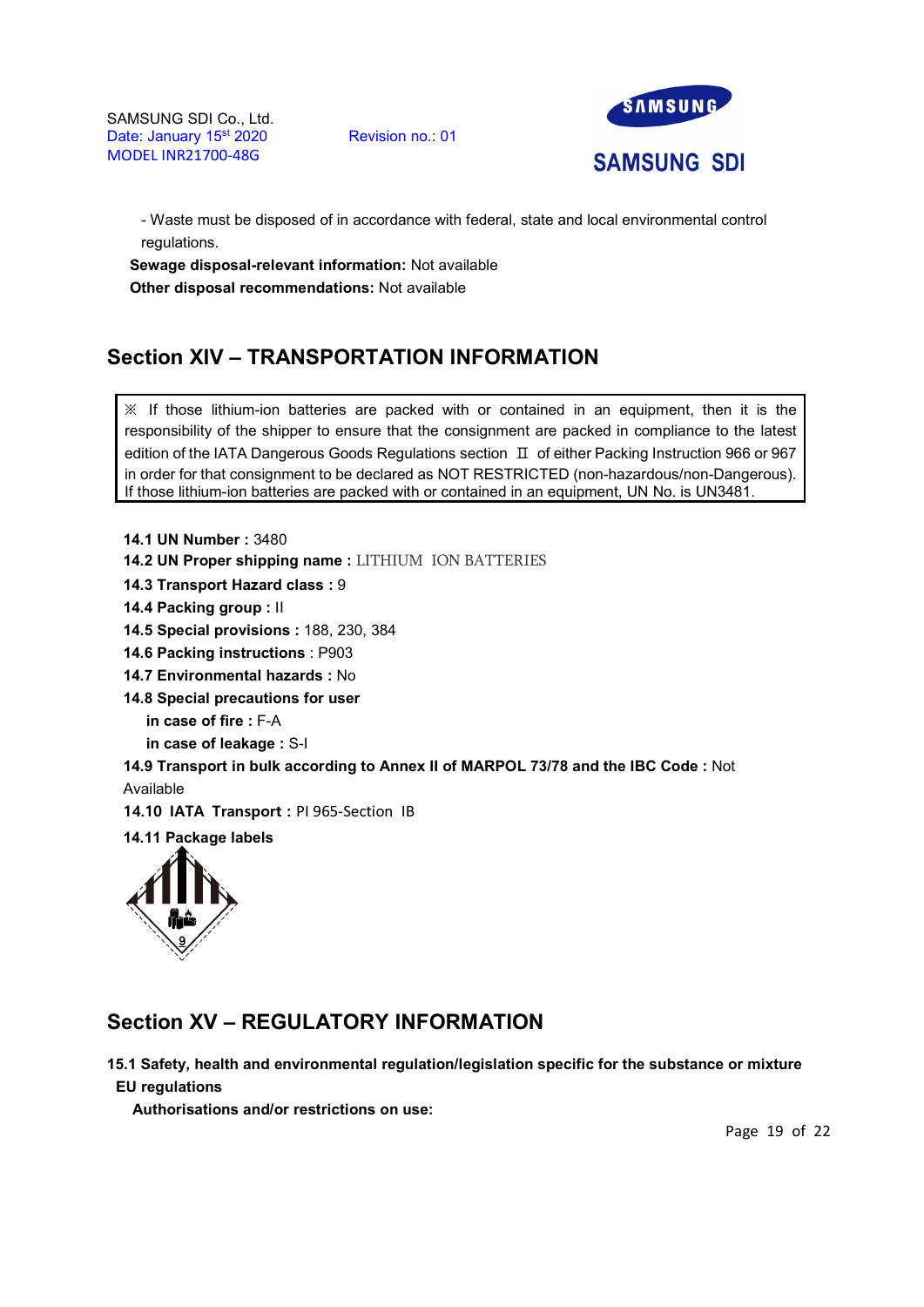

**SAMSUNG SDI** 

Authorisations: Not regulated Restrictions on use: - Nickel : Regulated - 1-Methyl-2-pyrrolidinone : Regulated Other EU regulations: EU SVHC list - 1-Methyl-2-pyrrolidinone : Regulated Foreign Regulatory Information External information : U.S.A management information (OSHA Regulation) : Not regulated U.S.A management information (CERCLA Regulation) : - Copper : 5,000 lb - ethyl acetate : 5,000 lb - Nickel : 100 lb U.S.A management information (EPCRA 302 Regulation) : Not regulated U.S.A management information (EPCRA 304 Regulation) : Not regulated U.S.A management information (EPCRA 313 Regulation) : - Copper : Regulated - Aluminium : Regulated - Nickel : Regulated - lithium carbonate : Regulated - 1-Methyl-2-pyrrolidinone : Regulated - Cobalt, Co : Regulated Substance of Roterdame Protocol : Not regulated Substance of Stockholme Protocol :

- lithium hexafluorophosphate(1-) : Regulated

Substance of Montreal Protocol : Not regulated

15.2 Chemical safety assessment :

- No chemical safety assessment has been carried out for this product by the supplier.

# Section XVI – OTHER INFORMATION EU

Product safety data sheet for PA0001N0006A/PA0001N0007A/PA001N0008A prepared in accordance with Regulation (EU) 2015/830 (REACH), Annex II, and OSHA 29 CFR 1910.1200

16.1 Indication of changes

Date Updated : 28 June. 2018

Version : Rev. 01

16.2 Abbreviations and acronyms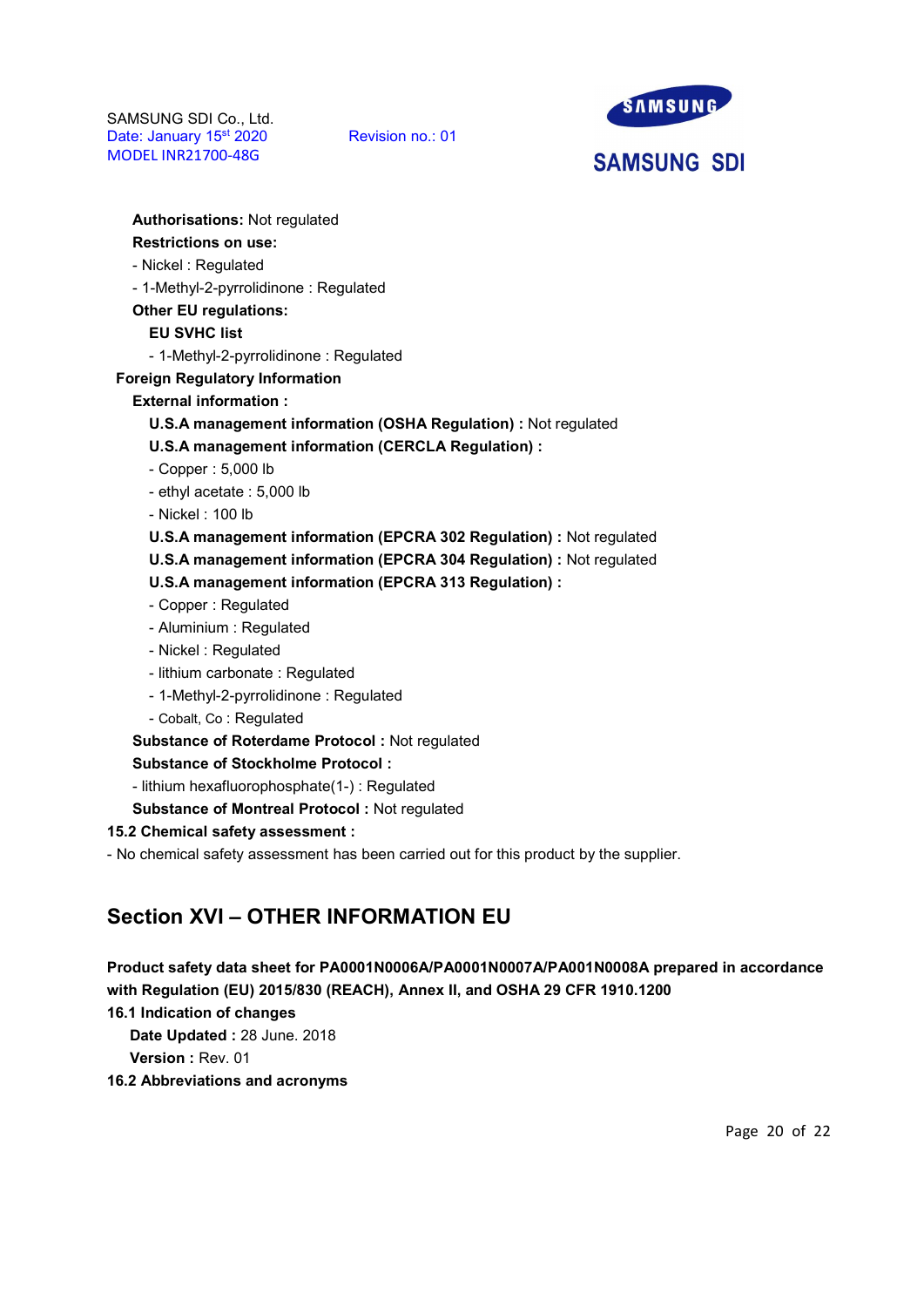

**SAMSUNG SDI** 

# ACGIH = American Conference of Government Industrial Hygienists CLP = Classification Labelling Packaging Regulation ; Regulation (EC) No 1272/2008 CAS No. = Chemical Abstracts Service number DMEL = Derived Minimal Effect Levels DNEL = Derived No Effect Level EC Number = EINECS and ELINCS Number (see also EINECS and ELINCS) EU = European Union IARC = International Agency for Research on Cancer ISHL = Industrial Safety & Health Law NIOSH = National Institute for Occupational Safety & Health NTP = National Toxicology Program OSHA = European Agency for Safety and Health at work **PBT** = Persistent, Bioaccumulative and Toxic substance PNEC(s) = Predicted No Effect Concentration(s) REACH = Registration, Evaluation, Authorisation and Restriction of Chemicals Regulation (EC) No 453/2010 STP = Sewage Treatment Plant SVHC = Substances of Very High Concern vPvB = Very Persistent and Very Bioaccumulative UN = United Nations MARPOL = International Convention for the Prevention of Pollution from Ships (IMO) IBC = Intermediate Bulk Container CERCLA = Comprehensive Environmental Response, Compensation & Liability Act (US) EPCRA = Emergency Planning and Community Right-to-Know Act (US) EINECS = European Inventory of Existing Commercial chemical Substances ELINCS = European List of Notified Chemical Substances 16.3 Key literature reference and sources for data :

U.S. National library of Medicine (NLM) Hazardous Substances Data Bank (HSDB) LookChem; http://www.lookchem.com/

IUCLID: http://ecb.jrc.ec.europa.eu/IUCLID-DataSheets/7631905.pdf

CHRIP(Chemical Risk Information Platform)

EPISUITE v4.11; http://www.epa.gov/opt/exposure/pubs/episuitedl.html

The Chemical Database -The Department of Chemistry at the University of Akron;

http://ull.chemistry.uakron.edu/erd/

ECOTOX: http://cfpub.epa.gov/ecotox/

International Chemical Safety Cards (ICSC): http://www.nihs.go.jp/ICSC/

National Chemical Information System (http://ncis.nier.go.kr)

Korea Dangerous Material Inventory Management System (http://hazmat.nema.go.kr)

REACH information on registered substances; https://echa.europa.eu/information-on-

chemicals/registered-substances

Page 21 of 22